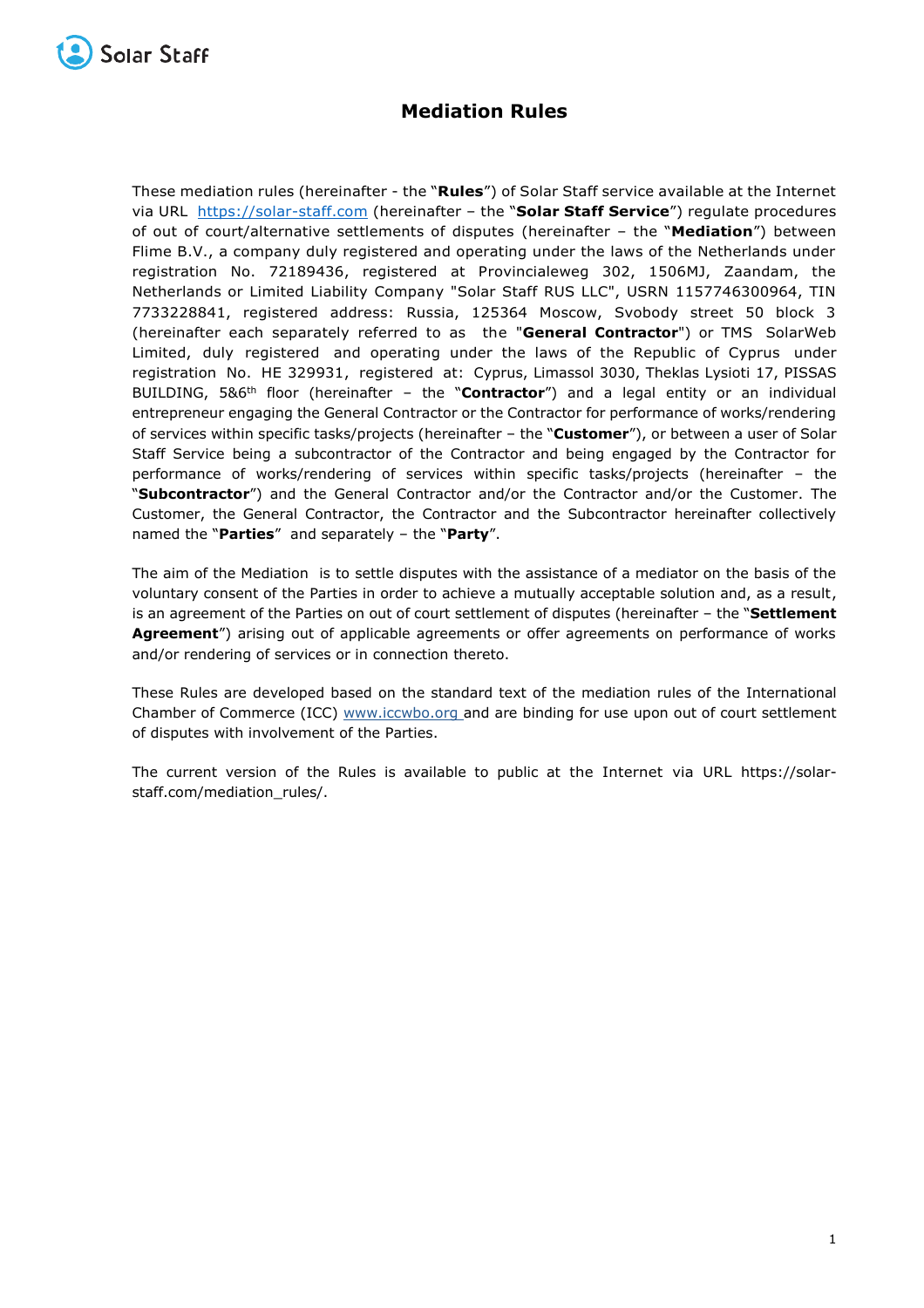

## **Article 1. Introductory provisions**

- 1.1. Administration of disputes in accordance with the Rules is performed by the Contractor's subdivision which is settled exclusively for the purposes of administration of disputes between the Parties (hereinafter – the "**Solar Staff Mediation**"). Solar Staff Mediation does not carry out functions of an independent mediator or arbiter.
- 1.2. Considering the Parties' acknowledgement of Solar Staff Mediation as the subdivision of the Contractor to which exclusively organizational and administrative (enforcement) functions are granted, Solar Staff Mediation, its all employees, owners and other dependents and/or any person controlled by the Contractor and/or the General Contractor, cannot perform mediator's functions or cannot restrain a third party to be a mediator, unless such restriction does not directly follows from the applicable law or unless such third party is connected with any of the Parties of a dispute or is interested in the results of the dispute.
- 1.3. The Parties may view a list of candidates who passed national registration procedures for dispute resolutions at [list of mediators.](http://help.solar-staff.com/ru/articles/5179051-list-of-mediators)
- 1.4. The Rules provide for the appointment of a neutral third party (hereinafter the "**Mediator**") to assist the Parties in settling their dispute.
- 1.5. The term "**Proceeding**" as used in the Rules refers to the process beginning with its commencement and ending with its termination pursuant to the Rules.
- 1.6. All of the Parties may agree to modify any of the provisions of the Rules, provided, however, that Solar Staff Mediation may decide not to administer the Proceedings if, in its discretion, it considers that any such modification is not in the spirit of the Rules. At any time after appointment of the Mediator, any agreement to modify the provisions of the Rules shall also be subject to the approval of the Mediator.
- 1.7. Solar Staff Mediation is the only body authorized to administer the Proceedings under the Rules.

## **Article 2. Commencement of Proceedings**

- 2.1. Where there is an agreement between the Parties to refer their dispute to the Rules, any Party or Parties wishing to commence Mediation pursuant to the Rules shall file a written request for Mediation (hereinafter - the "**Request**") with Solar Staff Mediation. The Request shall:
	- 2.1.1. be sent (completed) by a person or entity authorized as a user of Solar Staff Service;
	- 2.1.2. state a number of the task or tasks in Solar Staff Service as well as description of the dispute including, if possible, an assessment of its value;
	- 2.1.3. state agreement as to the language(s) of the Mediation;
	- 2.1.4. state (i) a name of proposed Mediator jointly nominated by all participating Parties from the list of available Mediators named in article 1.3 of the Rules, or, in the absence of any such candidate, state Mediator's email address for sending him (her) a proposal to be a Mediator, and (ii) state an expiration date for nomination of the Mediator.
- 2.2. Together with the Request, the Party or Parties filing the Request shall pay the filing fee required by the Appendix No. 1 "Fees and costs" hereto.
- 2.3. Upon receipt of the Request Solar Staff Mediation shall acknowledge receipt of the Request and the filing fee in writing by means of electronic communication to authorized representatives of all involved Parties such as – the initiator of the Proceeding, the Customer and/or the Subcontractor performing works/rendering services under the task(s) stated in the Request.
- 2.4. The date on which the Request is received by Solar Staff Mediation shall, for all purposes, be deemed to be the date of the commencement of the Proceedings.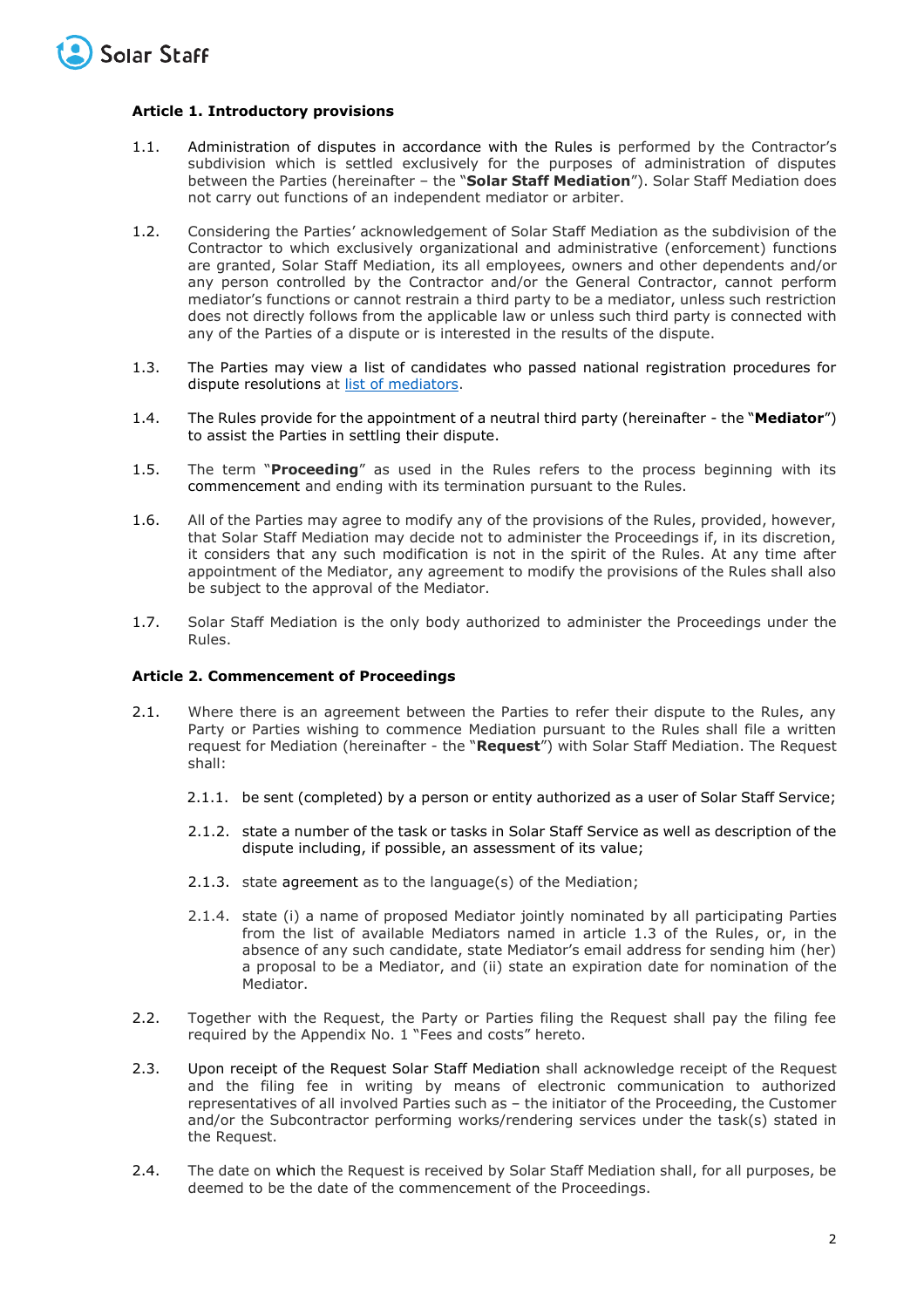

## **Article 3. Participants of the Mediation. Place and language of the Mediation**

- 3.1. The participants of the Mediation are:
	- 3.1.1. **The Parties of Mediation**: the Customer or the Subcontractor (from the one side) and the General Contractor and/or the Contractor (from the other side). Each Party has a right to be the initiator of the Mediation procedure;
	- 3.1.2. **Third parties**: the Customer or the Subcontractor which participated in legal relations on disputed task and at that is not a Party of a procedure whereas, as a result of the dispute circumstances clarification, its rights and obligations could be impacted and substantial facts for it can be determined. If the Customer is a party of the Mediation procedure, then the Subcontractor who performed works and/or rendered services under the disputed task of such Customer shall be brought to the Mediation procedure as a third party by Solar Staff Mediation. If the Subcontractor is a party of Mediation procedure on the disputed task, then the Customer of such disputed task shall be brought to Mediation procedure as a third party by Solar Staff Mediation.
	- 3.1.3. **Mediator**: a neutral individual being engaged by respective Parties for the purposes of assisting the Parties in out of court settling their dispute.
- 3.2. If otherwise is not agreed between the involved Parties, all sessions of the Proceeding shall be carried out in online format with the use of automated technical means for online communication after approval by the Parties of the Mediator. At the same time, in order to register the arrangements and agreements reached during the session and then reflect these agreements in the Mediation Agreement, the process of the session may be recorded, taking into account the conserving of all the principles of the Mediation. In this case, each of the Parties must agree to the recording of the session by activating the "I agree to the recording of the online session" checkbox.
- 3.3. Upon appointment of the Mediator and subject to absence of an agreement between the respective Parties, Solar Staff Mediation may propose to the Mediator to determine a language(-s) of the Proceeding.
- 3.4. All representatives of the participants of the Mediation who are appointed to participate in the Proceeding must be duly authorized to participate and to perform legally significant actions in the Proceeding. If the representative of the participants of the Mediation is not directly a party to the dispute (for individuals) or its CEO, which has the right to act without a power of attorney (for legal entities), then the representative must act under a properly executed power of attorney. Among the authorities in the power of attorney, amongst other things, the following rights must be specified: the right to participate in the Mediation procedure, the right to negotiate and develop solutions with any third parties in the framework of the Mediation procedure, the right to make decisions and sign a Settlement Agreement. The Parties of Mediation and Third Parties undertake to submit a power of attorney to the Mediator in advance (within the framework of the mediation).

## **Article 4. Appointment of the Mediator**

4.1. The Party-initiator of the Proceeding nominates the Mediator via email for the approval by all participants of the Mediation procedure. Thus, after all the Mediation participants have approved the Mediator's candidacy, the Party-initiator of the Proceeding sends the approved Mediator a corresponding notification letter by e-mail. The mediator, in turn, informs about his consent or refusal to participate in the Proceeding by a reply letter. If the Mediator agrees,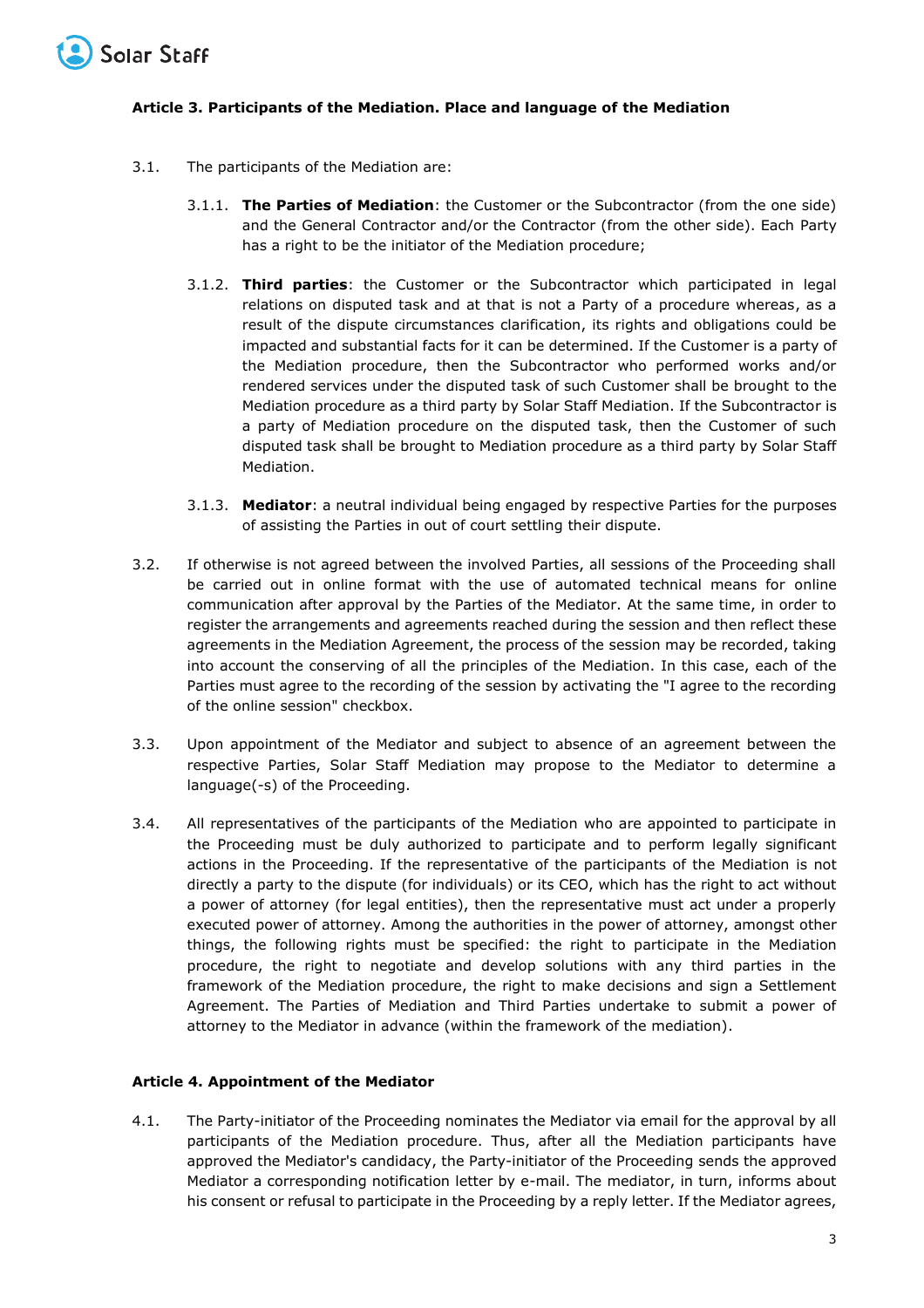he / she undertakes to comply with the conditions of clause 4.4 of these Rules in advance (before sending a response to the Party-initiator of the Proceeding).

- 4.2. Any person can be appointed as Mediator who reached twenty-five (25) years old and who has no disability, has a higher education and received additional professional education on the use of mediation, does not serve for the government, is not being a representative of any participant of the Proceeding and is not being connected with a dispute participant by personal, employment or professional relations other than the Mediation procedure.
- 4.3. Upon consultation with all interested Parties Solar Staff Mediation presents to such Parties a list of Mediators available at the website of Solar Staff Service. All of the participants of the Proceeding may jointly nominate a Mediator from the said list. In case if such Mediator candidate is not confirmed by all participants in the Proceeding within ten (10) business days from the date of the first candidate's nomination, the Proceeding is considered invalid/ terminated and may be re-started in accordance with the general procedure.
- 4.4. Before participating in the Proceedings, a prospective Mediator shall send to Solar Staff Mediation a statement of acceptance, availability, impartiality and independence as to the Parties of the Proceeding. The prospective Mediator shall disclose in writing to Solar Staff Mediation any facts or circumstances which might be of such a nature as to call into question the Mediator's independence in the eyes of the Parties, as well as any circumstances that could give rise to reasonable doubts as to the Mediator's impartiality. Solar Staff Mediation shall provide such information to the Parties in writing and shall fix a time limit for any comments from them.
- 4.5. When appointing a Mediator, Solar Staff Mediation shall consider the prospective Mediator's attributes, including but not limited to language skills, training, qualifications and experience in accordance with the Rules.
- 4.6. If any Party objects to the Mediator and notifies Solar Staff Mediation and all other interested Parties by means of electronic communication, stating the reasons for such objection, within fifteen (15) calendar days of receipt of notification of the appointment, all participating Parties jointly shall appoint another Mediator, subject to the provisions of clause 4.3 of these Rules
- 4.7. Appointed Mediator is entitled to:

4.7.1. request information on merits of the Proceeding from all participants of the Meditation;

- 4.7.2. request viewpoints' clarifications and arguments of all participants of the Meditation;
- 4.7.3. review materials related to disputed task(s), including description of the task, files content attached by the Customer or the Subcontractor to the task, massages content of the Customer or the Subcontractor within the chatroom as to disputed task(s) - the specified information is provided at the request of the Mediator;
- 4.7.4. determine the procedures for the conduct of the Mediation under these Rules and technical capabilities of the Parties for online communication;
- 4.7.5. advise the Parties on the merits of the dispute, subject to a direct expression of the will/request for such an advise from the Parties...
- 4.8. Appointed Mediator shall:
	- 4.8.1. notify the respective Parties of any incumbrance as to the Mediator's participation in the Mediation procedure including, but not limited to conflict of interest, connection with a Party of the procedure;
	- 4.8.2. maintain confidentiality with respect to the information which became available to the Mediator within preparation to and carrying out the Mediation procedure and preclude disclosure of such information to third parties, who are not participants in the Mediation;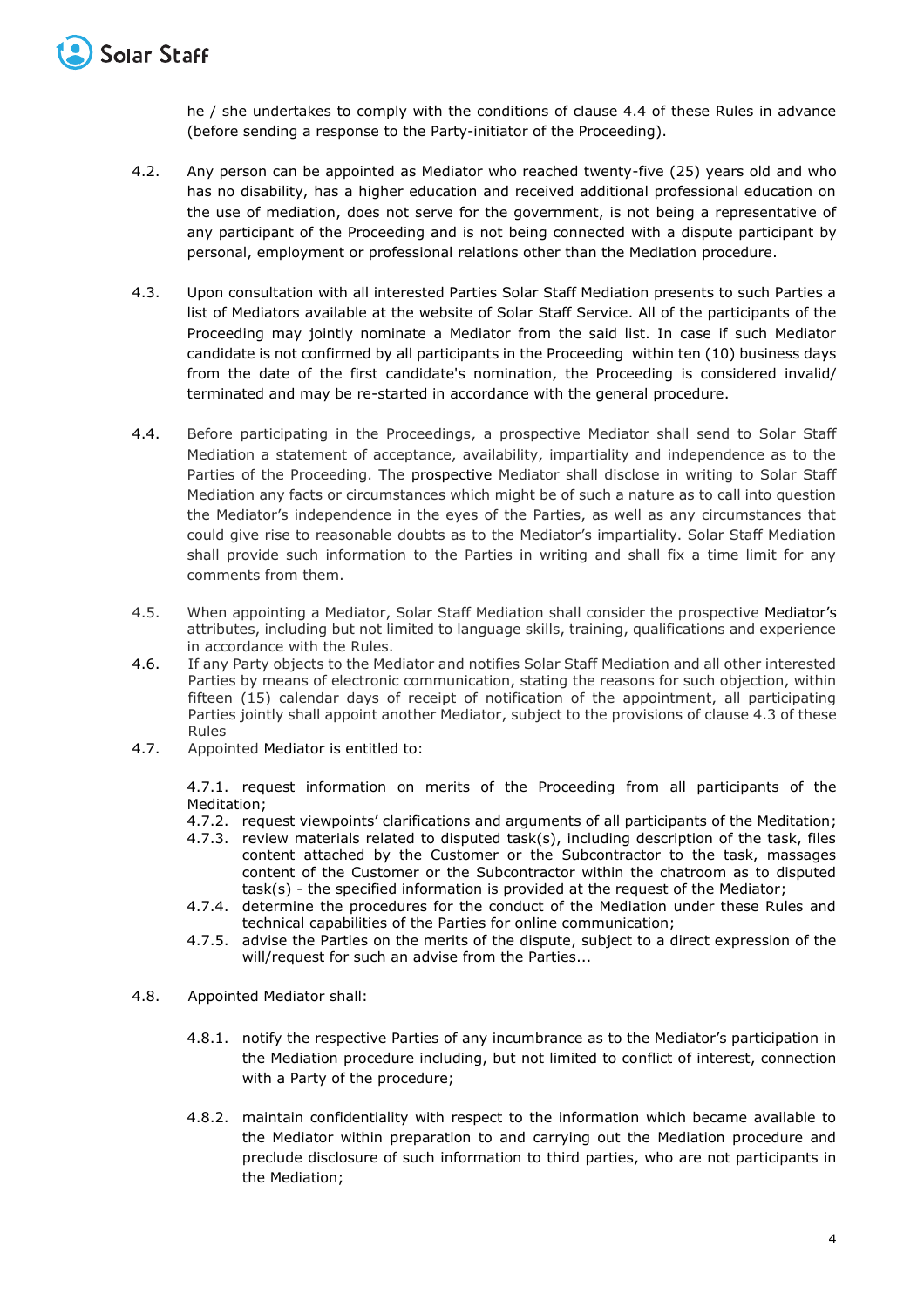

- 4.8.3. do not transfer the confidential information received by the Mediator from one Party to another and/or Third parties if such transfer of the confidential information is not authorized by the Party disclosing the information, - such permission to transfer can be expressed both orally and in writing;
- 4.8.4. do not grant a privileged position to one of the Parties, do not perform legal services or consulting to one of the Parties;
- 4.8.5. do not make public statement on the merits of the dispute without prior approval of involved Parties.

## **Article 5. Fees and Costs**

- 5.1. The Party filing the Request shall include with the Request non-refundable filing fee (hereinafter – the "**Filing fee**") as set out in the Appendix No.1 hereto. No Request shall be processed unless accompanied by the Filing fee.
- 5.2. Following the receipt of the Request from the Party-initiator of the Proceeding, Solar Staff Mediation withholds the Filing fee and an agreed amount for advancement of the Mediator's fees and administrative expenses as set out in the Appendix No.1 hereto. Drafting the Settlement Agreement is paid separately.
- 5.3. Also, the so-called "start session" with the Mediator, which includes the work of the Mediator in the premediation and a 2 (Two) hour meeting (session), is subject to mandatory payment in advance. At the same time, the start session can be held both with all participants of the Mediation procedure simultaneously, and in the format of unilateral meetings with any of the Parties (caucuses). The start session includes (including, but not limited to): preparatory measures, such as: inviting the other party and Third parties to the Proceeding; request the participants of the Mediation and the Mediator are familiarized with the documents relating to the substance of the dispute; request and acquaintance with the correspondence between the participants of the Mediation procedures; coordination with the participants of the Mediation date and time of the first joint meeting. Payment for the start session is made in accordance with the procedure established by Appendix No. 1 hereto.
- 5.4. Solar Staff Mediation may stay or terminate the Proceedings under the Rules if any requested deposit as per clauses 5.2-5.3 is not paid to Solar Staff Mediation.
- 5.5. Upon completion/termination of the Proceedings, Solar Staff Mediation shall fix the total costs of the Proceedings and shall, as the case may be, reimburse the Party-initiator for any excess of advance payment or bill the Party-initiator for any balance incurred and required to be paid as to the Proceedings and pursuant to the Rules.
- 5.6. With respect to Proceedings that have commenced under the Rules, all deposits requested and costs fixed might be borne in equal shares by participating Parties upon agreement of such Parties, unless the Parties agree otherwise in writing. However, any Party shall be free to pay the unpaid balance of such deposits and costs should another Party fail to pay its share.
- 5.7. A Party's other expenditures, such as payments for services of representatives, lawyers, advisors, consultants, experts, preparation and mailing of documents and others, shall remain at the responsibility of that Party, unless otherwise is agreed by the Parties.

## **Article 6. Preparation to the Mediation procedure**

- 6.1. Upon appointment of the Mediator all participants of the Meditation shall receive from Solar Staff Mediation a special access in the Solar Staff Service for reviewing all information under disputed task or group of tasks.
- 6.2. Within preparation to the Mediation procedure the Mediator contacts all the Parties of the Proceeding.
- 6.3. The Mediator and the Parties of the Proceedings shall promptly discuss the manner in which the Mediation shall be conducted, in particular: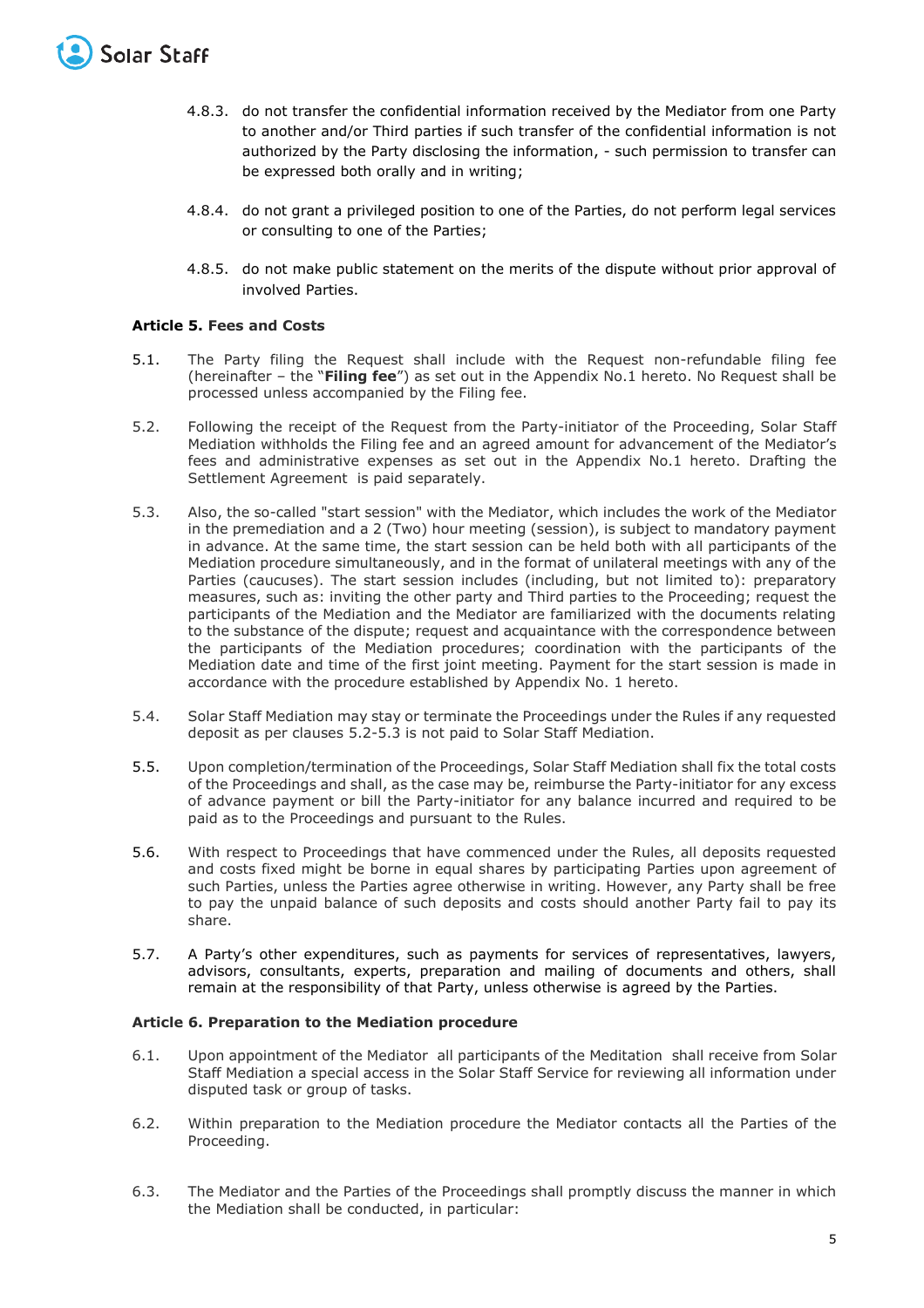

- 6.3.1. will be there preliminary hearings between the Mediator and each Party on a stand along basis or the hearings shall be performed in the presence of all participants of the Proceeding;
- 6.3.2. will additional time period be given to the Parties for provision of preliminary motivated explanations or the Parties will provide such jointly involving the Mediator;
- 6.3.3. the possibility of recording online interviews/sessions, subject to the provisions of paragraph 3.2 of these Rules

## **Article 7. Conduct of the Mediation**

- 7.1. The Mediator and the Parties involved into the Proceedings shall promptly discuss the manner in which the Mediation shall be conducted, including setting a deadline within which the Proceeding must be completed (regardless of whether a decision is made to conclude the Settlement Agreement or another decision is made on the merits of the dispute).
- 7.2. After such discussion, the Mediator shall promptly provide the Parties with a written note informing them of the manner in which the Mediation shall be conducted.
- 7.3. In establishing and conducting the Mediation, the Mediator shall be guided by the wishes of the Parties and shall treat them with fairness and impartiality.
- 7.4. Each Party shall act in good faith throughout the Mediation.

## **Article 8. Termination of the Proceedings**

- 8.1. Proceeding which has been commenced pursuant to the Rules shall terminate upon email confirmation of termination by Solar Staff Mediation to the involved Parties after occurrence of the earliest of:
	- 8.1.1. signing by involved Parties of the Settlement Agreement;
	- 8.1.2. the notification in writing made to the Mediator by any Party that such Party has decided no longer to pursue the Mediation;
	- 8.1.3. the written notification of the Mediator to the Parties that the Mediation has been completed;
	- 8.1.4. the written notification of the Mediator to the Parties that, in the Mediator's opinion, the Mediation will not resolve the dispute between the Parties;
	- 8.1.5. the written notification of Solar Staff Mediation to the Parties that any time limit set for the Proceedings has expired;
	- 8.1.6. the written notification of Solar Staff Mediation to the Parties that, in the judgment of Solar Staff Mediation, there has been a failure to nominate a Mediator.
- 8.2. The Mediator shall promptly notify Solar Staff Mediation of the signing of the Settlement Agreement by the Parties or of any notification given to or by the Mediator pursuant to clauses 8.1.2 – 8.1.4 of this article 8, and shall provide Solar Staff Mediation with a copy of any such notification in electronic form.

## **Article 9. Confidentiality**

- 9.1. In the absence of any agreement of the Parties to the contrary and unless prohibited by applicable law, the confidential information shall be:
	- 9.1.1. details of the Proceeding, but not the fact that it is taking place, have taken place or will take place;
	- 9.1.2. any Settlement agreement between involved Parties, except that a Party shall have the right to disclose it to the extent that such disclosure is required by applicable law or necessary for purposes of its implementation or enforcement.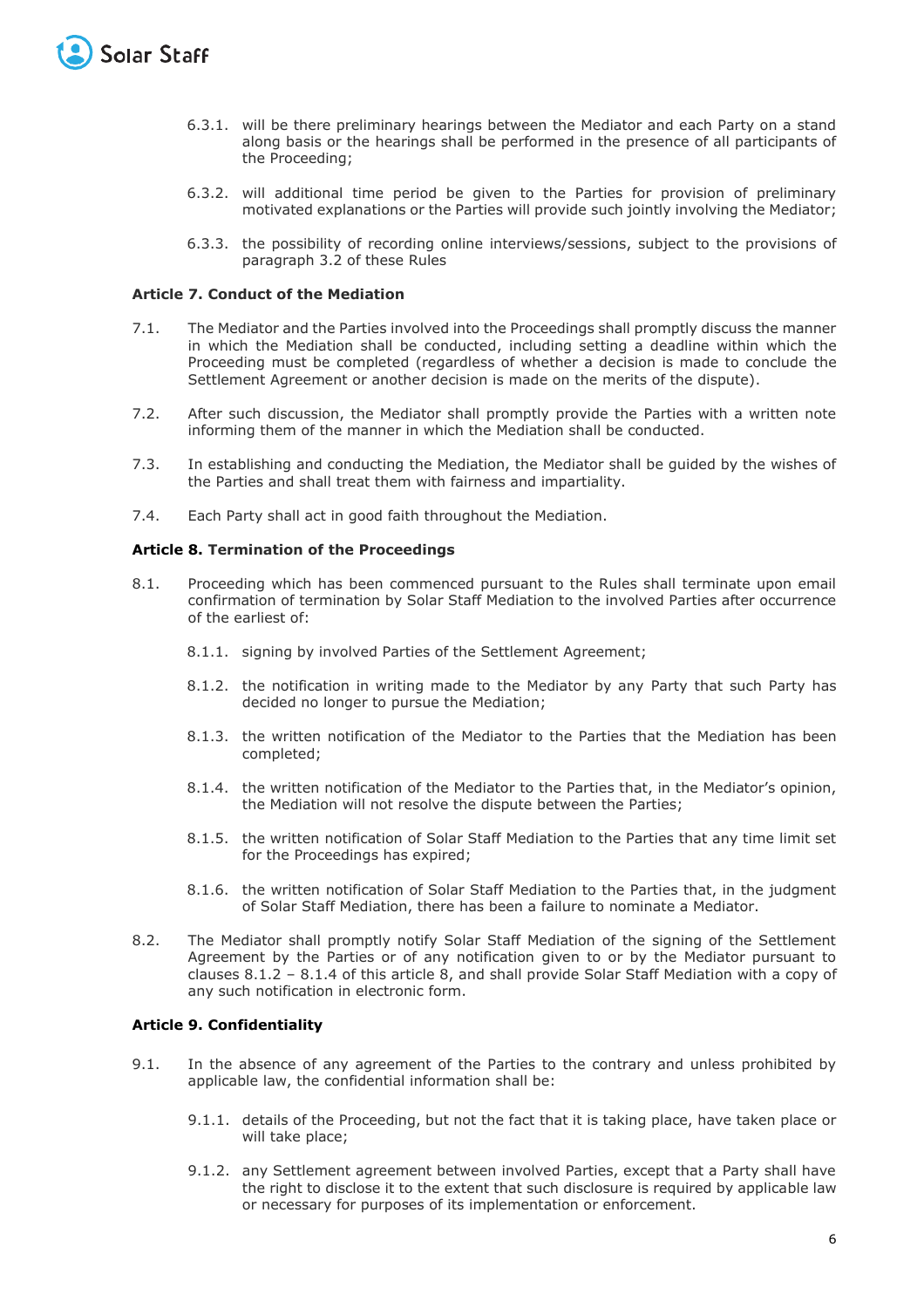

- 9.2. Unless required to do so by applicable law and in the absence of any agreement of the Parties to the contrary, a Party shall not in any manner produce as evidence in any judicial, arbitral or similar proceedings:
	- 9.2.1. any documents, views expressed or suggestions provided or made by any Party within the Proceedings with regard to the dispute or the possible settlement of the dispute;
	- 9.2.2. any admissions made by another Party within the Proceedings;
	- 9.2.3. any proposals put forward by the Mediator within the Proceedings; or the fact that any Party indicated within the Proceedings that it was ready to accept a proposal for a settlement.

## **Article 10. Settlement agreement and its conduct**

- 10.1. The Settlement Agreement shall be concluded in electronic form and shall contain information on the Parties and the Third parties, subject matter of a dispute, conducted Mediation procedure, the Mediator as well as obligations agreed by the Parties, terms and conditions of its implementation. The development of the text of the Settlement Agreement is not the duty of the Mediator. The Mediator can prepare a draft of the Settlement Agreement for an additional fee with the procedure established by Appendix No. 1 hereto. The Parties independently decide on the person who will be involved in the development of the Settlement Agreement. In particular, if requested, the development of a Mediation Agreement can be carried out by Solar Staff Mediation through the participation of independent lawyers. In any case, the final version of the text of the Settlement Agreement, agreed upon by the Parties, must be sent to the Mediator who conducted the Proceedings for its approval (signing).
- 10.2. The Mediator grants approval to the Settlement Agreement be means of filling in and sending out of a special electronic form in the Mediator's personal profile in Solar Staff Service.
- 10.3. Solar Staff Mediation immediately forwards to the involved Parties and participants of the Proceeding an electronic copy of approved Settlement Agreement.
- 10.4. The Settlement Agreement on a dispute reached by the Parties as a result of Mediation carried out by out of court settlement, is a civil transaction aimed to establishment, variation or termination of rights and obligations of the Parties. Civil law regulations are applicable to such transaction *inter alia* break fee, novation, debt release, set-off of a counter claim and compensation of damages. Remedies available for breach or deficient performance of the Settlement Agreement shall be conferred upon defaulting Party in accordance with applicable law.
- 10.5. Unless the Settlement Agreement otherwise requires, Solar Staff Mediation shall perform the Settlement Agreement as follows:
	- 10.5.1. changing remaining balances of the Parties in Solar Staff Service;
	- 10.5.2. changing status of a disputed task in Solar Staff Service;
	- 10.5.3. blocking permanently or temporary a user of Solar Staff Service;
	- 10.5.4. writing off from a user's balance an amount payable on settlement as agreed between the Parties in the Settlement Agreement;
	- 10.5.5. crediting to a user's balance an amount payable on settlement as agreed between the Parties in the Settlement Agreement;
	- 10.5.6. amending reporting documents on a disputed task;
	- 10.5.7. amending a disputed task, making additions to or amending description of texts, attached files and/or work results.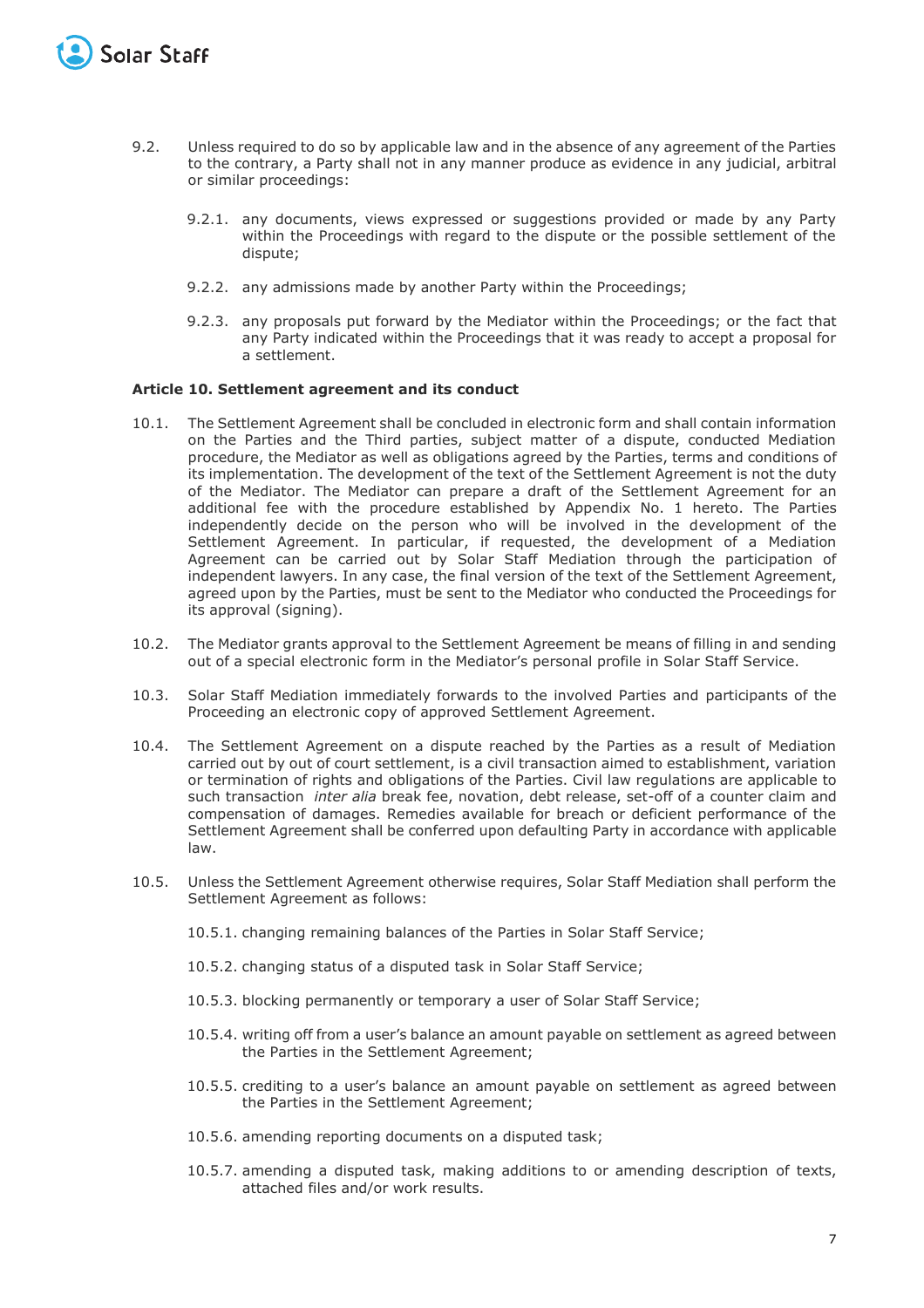

## **Article 11. General provisions**

- 11.1. All participants of Mediation are created individual personal profiles in the Solar Staff Service, through which all the necessary interaction of participants with each other and with the Solar Staff Mediation takes place. The "Personal Profile" is the personalized section of the Solar Staff Service closed for public access. Personal Profile is accessed by entering on the Solar Staff Service login page of authentication data: login (user name) and password (access code). All necessary documents (including the Settlement Agreement) within the Mediation procedure are signed by the Parties by means of an Electronic signature. "Electronic signature" means the login (user name) and password (access code) created by the Mediation participants when registering their Personal Profile in the Solar Staff Service. Thus, the participants of the Mediation agree that the Electronic signature is equal to their own handwritten signature.
- 11.2. Unless all of the Parties have agreed otherwise in writing or unless prohibited by applicable law, the Parties may not commence or continue any judicial, arbitral or similar proceedings in respect of the dispute, prior to the end of the Mediation procedure under the Rules.
- 11.3. Unless all of the Parties agree otherwise in writing, a Mediator shall not act in any judicial, arbitral or similar proceedings relating to the dispute which is or was the subject of the Proceedings under the Rules, whether as a judge, an arbitrator, an expert or a representative or advisor of a Party.
- 11.4. Unless required by applicable law or unless all of the Parties and the Mediator agree otherwise in writing, the Mediator shall not give testimony in any judicial, arbitral or similar proceedings concerning any aspect of the Proceedings under the Rules.
- 11.5. The Mediator, Solar Staff Mediation and their employees and representatives shall not be liable to any person for any act or omission in connection with the Proceedings, except to the extent such limitation of liability is prohibited by applicable law.
- 11.6. In all matters not expressly provided for in the Rules, Solar Staff Mediation and the Mediator shall act in the spirit of the Rules.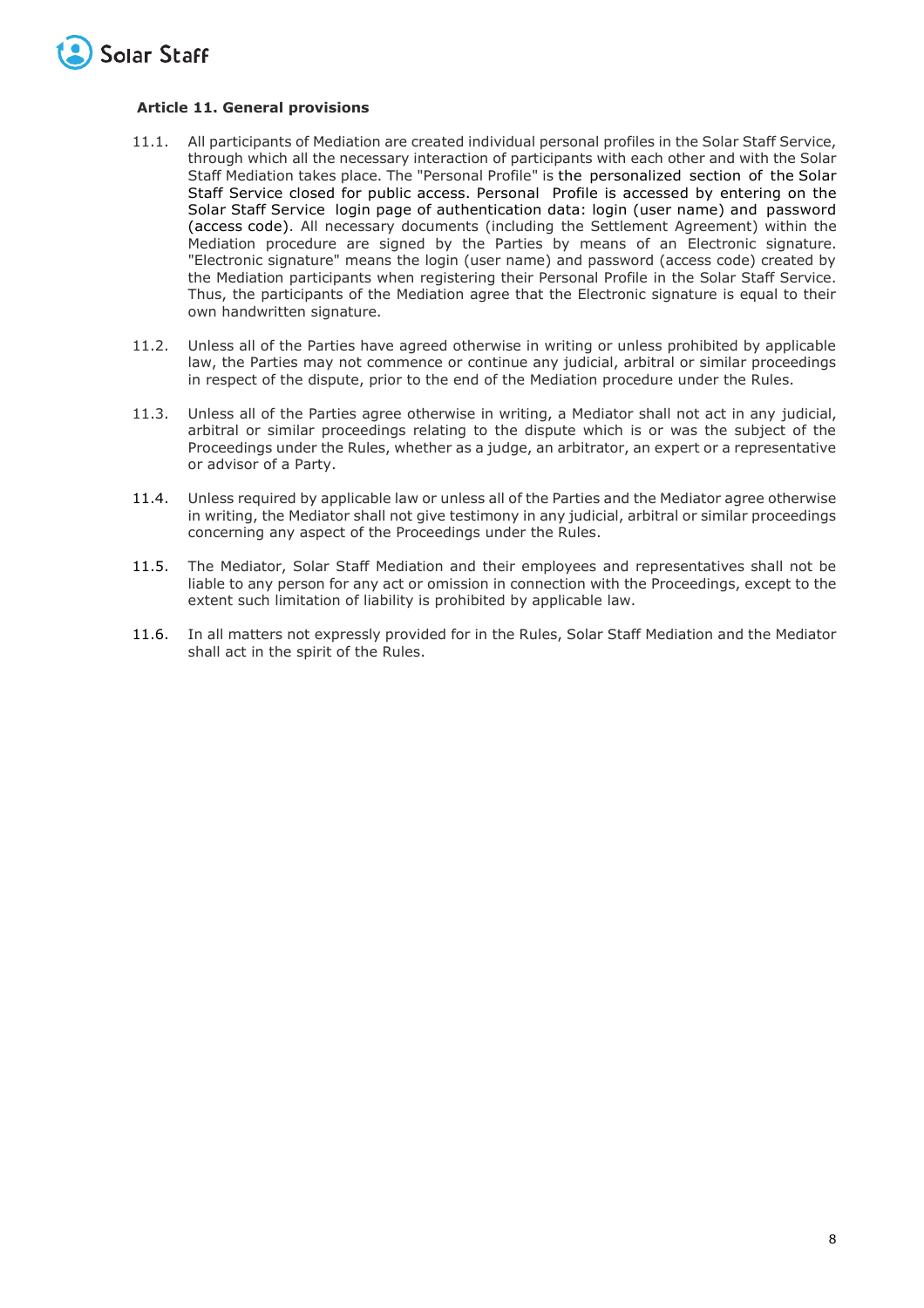

## **Appendix No. 1 to the Mediation Rules**

## **Fees and Costs**

## **Article 1. Filing Fee**

1.1. Each Request pursuant to the Rules must be accompanied by a filing fee of EUR 100.00 (One Hundred Euro). The filing fee is non-refundable.

## **Article 2. Administrative Expenses**

2.1. The administrative expenses of Solar Staff Mediation for the Proceedings shall be fixed at Solar Staff Mediation discretion depending on the tasks carried out by Solar Staff Mediation and shall not exceed 20% (twenty percent) of the Mediator's remuneration.

#### **Article 3. Mediator's Fees and Expenses**

- 3.1. Unless otherwise agreed by the Parties and the Mediator, the fees of the Mediator shall be calculated on the basis of the time reasonably spent by the Mediator in the Proceedings.
- 3.2. The Party-initiator of the Proceeding may agree with the Mediator on a single fixed fee for the whole Proceeding, rather than an hourly rate. The single fixed fee shall be reasonable in amount and shall be determined in light of the complexity of the dispute, the amount of work that the parties and the Mediator anticipate will be required of the Mediator, and any other relevant circumstances. The single fixed fee of the Mediator shall not exceed EUR 2,000.00 (Two Thousand Euro) for one Proceeding.
- 3.3. Also, simultaneously with the submission of the Request, the start session must be paid in advance. The cost of such a start session is EUR 80.00 (eighty Euro). Payment is made in Russian rubles at the exchange rate of the Central Bank on the day of payment. This payment is a financial guarantee for the Mediator. The cost of the start session is non-refundable, including if the specified start session does not take place due to the fault of any of the Parties or ends before the expiration of two hours. If the Parties (or one of the Parties) agreed with the Mediator on the date and time of the start session and, without notifying about the postponement 24 hours before the agreed date and time of the start session, did not appear at the session, the cost of the start session is also not refunded. In this case, the start session is re-assigned only if the start session is paid again. If it is necessary to extend the start session and / or hold additional meetings, the Parties agree on additional payment.

3.2.1. The fee for the subsequent work of the Mediator is EUR 40.00 (forty Euro) per hour. Payment is made in Russian rubles at the exchange rate of the Central Bank on the day of payment. At the same time, payment for the additional time of the Mediator's work (after the end of the start session) must be made in advance. In case of incomplete use of the advanced time, the overpaid funds are refunded in proportion to the time actually spent on the Proceeding.

3.2.2. If the Parties come to an agreement that the Mediator is responsible for the preparation and drafting of the Settlement Agreement, the cost of such services of the Mediator is EUR 100.00 (one hundred Euro). If the specified services will be engaged in any other person, agreed by the Parties the cost is negotiated and approved separately, based on the results of the agreements reached.

- 3.4. As required by the Rules fees of the Mediator and administrative expenses shall be paid as advance payment by the Party-initiator of the Proceeding to Solar Staff Mediation upon filing the Request for Mediation, unless otherwise is not agreed by the Parties.
- 3.5. The Parties may agree with the Mediator on additional success fee of the Mediator which shall be paid via Solar Staff Mediation not later than 10 (Ten) business days from the date of the Settlement Agreement.
- 3.6. Other agreements between the Parties and the Mediator in relation to the Mediator's fees are prohibited.

#### **Article 4. Currency, VAT and Scope**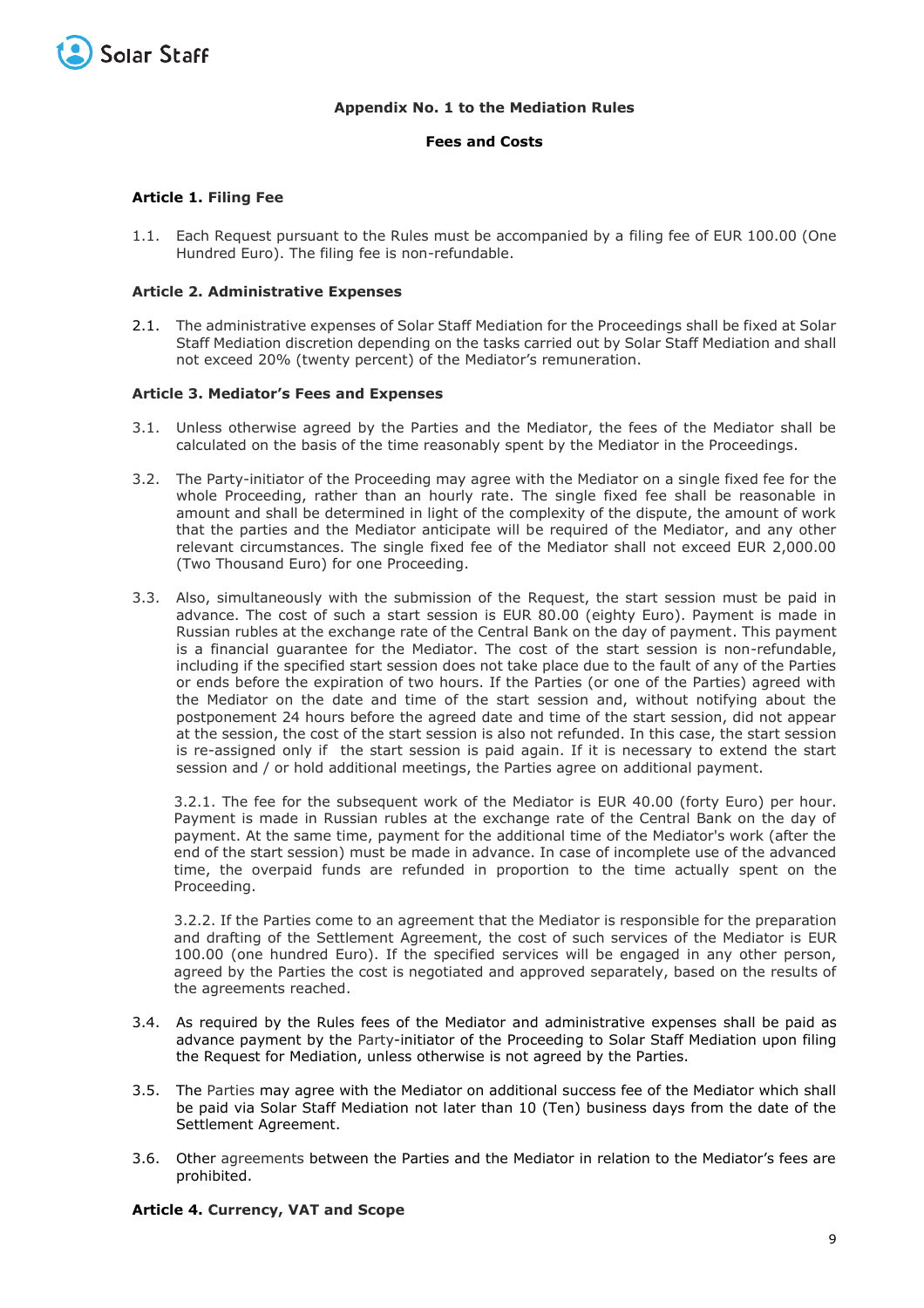

- 4.1. All amounts due to be paid as to the Mediation and fixed by Solar Staff Mediation or pursuant to any Appendix to the Rules are payable in Euro or in Russian Rubles (when this is explicitly stated for a specific payment), except where prohibited by law, in which case Solar Staff Mediation may apply a different scale and agree on the Mediator's fee in another currency.
- 4.2. Amounts paid to the Mediator shall include any possible value added tax (VAT) or other taxes or charges and imposts applicable to the Mediator's fees and shall be paid by the Mediator solely. Neither the Parties nor Solar Staff Mediation shall be a tax agent of the Mediator.
- 4.3. VAT might be applicable to the amounts of fees depending on the tax status of the Partyinitiator of the Proceeding and its location. In any case upon request by the Party-initiator of an invoice for payment under the Rules, Solar Staff Mediation will indicate in the invoice an amount with VAT if it is applicable and its rate differs from zero.
- 4.4. The above provisions on the costs of proceedings shall be effective as of  $1<sup>st</sup>$  of July 2020 in respect of all Proceedings commenced on or after such date under the Rules.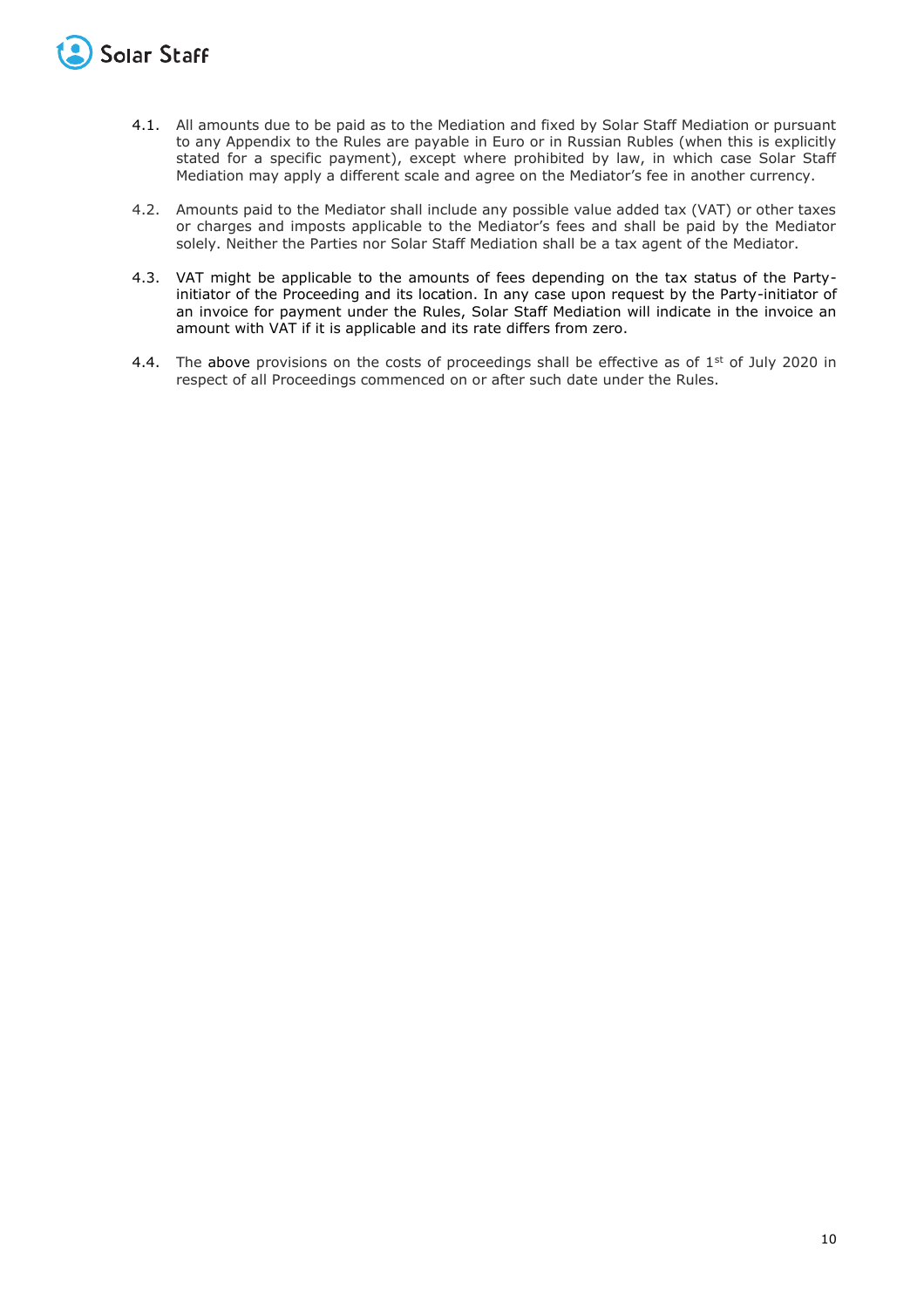

# **Примирительный регламент**

Настоящий примирительный регламент (далее - «**Регламент**») сервиса Solar Staff, доступного по уникальному адресу в сети Интернет [https://solar-staff.com](https://solar-staff.com/) (далее – «**Сервис Solar Staff**»), регулирует порядок производства процедур, направленных на внесудебное/альтернативное урегулирование споров (далее - «**Медиация**») между компанией «Флайм Б.В.», должным образом зарегистрированной и осуществляющей деятельность по законодательству Нидерландов под регистрационным номером 72189436, адрес регистрации: Нидерланды, Заандам, 1506MJ, ул.Провинциалевех 302 или Обществом с ограниченной ответственностью "Солар Стафф РУС", ОГРН 1157746300964,ИНН 7733228841, адрес места нахождения: Россия, 125364, г. Москва, ул. Свободы 50, строение 3 (далее по отдельности именуемые «**Генеральный Подрядчик**») или компанией «ТиЭмЭс СоларВеб Лимитед», должным образом зарегистрированной и осуществляющей деятельность по законодательству Республики Кипр под регистрационным номером HE 329931, адрес регистрации: Кипр, Лимасол, 3030, ул. Теклаc Лисиоти 17, Писсас Билдинг, 5-ый и 6-ой этаж (далее - «**Подрядчик**») и юридическим лицом либо индивидуальным предпринимателем, привлекающим Генерального Подрядчика или Подрядчика для целей выполнения работ/оказания услуг в рамках определённых заданий/проектов (далее - «**Заказчик**»), либо между пользователем Сервиса Solar Staff, являющимся субподрядчиком Подрядчика, и привлекаемым Подрядчиком для целей выполнения работ и/или оказания услуг в рамках определённых заданий/проектов (далее - «**Субподрядчик**») и Генеральным Подрядчиком и/или Подрядчиком и/или Заказчиком. Заказчик, Генеральный Подрядчик, Подрядчик, Субподрядчик далее совместно именуются «**Стороны**», а по отдельности «**Сторона**».

Целью Медиации является урегулирование споров при содействии медиатора на основе добровольного согласия Сторон в целях достижения ими взаимоприемлемого решения и, как следствие, достижение Сторонами соглашения о внесудебном урегулировании споров (далее - «**Медиативное соглашение**»), возникающих из применимых договоров или договоров-оферт о выполнении работ и/или оказании услуг или в связи с ними.

Настоящий Регламент разработан на основе стандартного текста примирительного регламента Международной торговой палаты (ICC) [www.iccwbo.org](https://www.iccwbo.org/) и является обязательным к применению при внесудебном урегулировании споров с участием Сторон.

Актуальная редакция настоящего Регламента размещена в открытом доступе по уникальному адресу в сети Интернет https://solar-staff.com/mediation\_rules/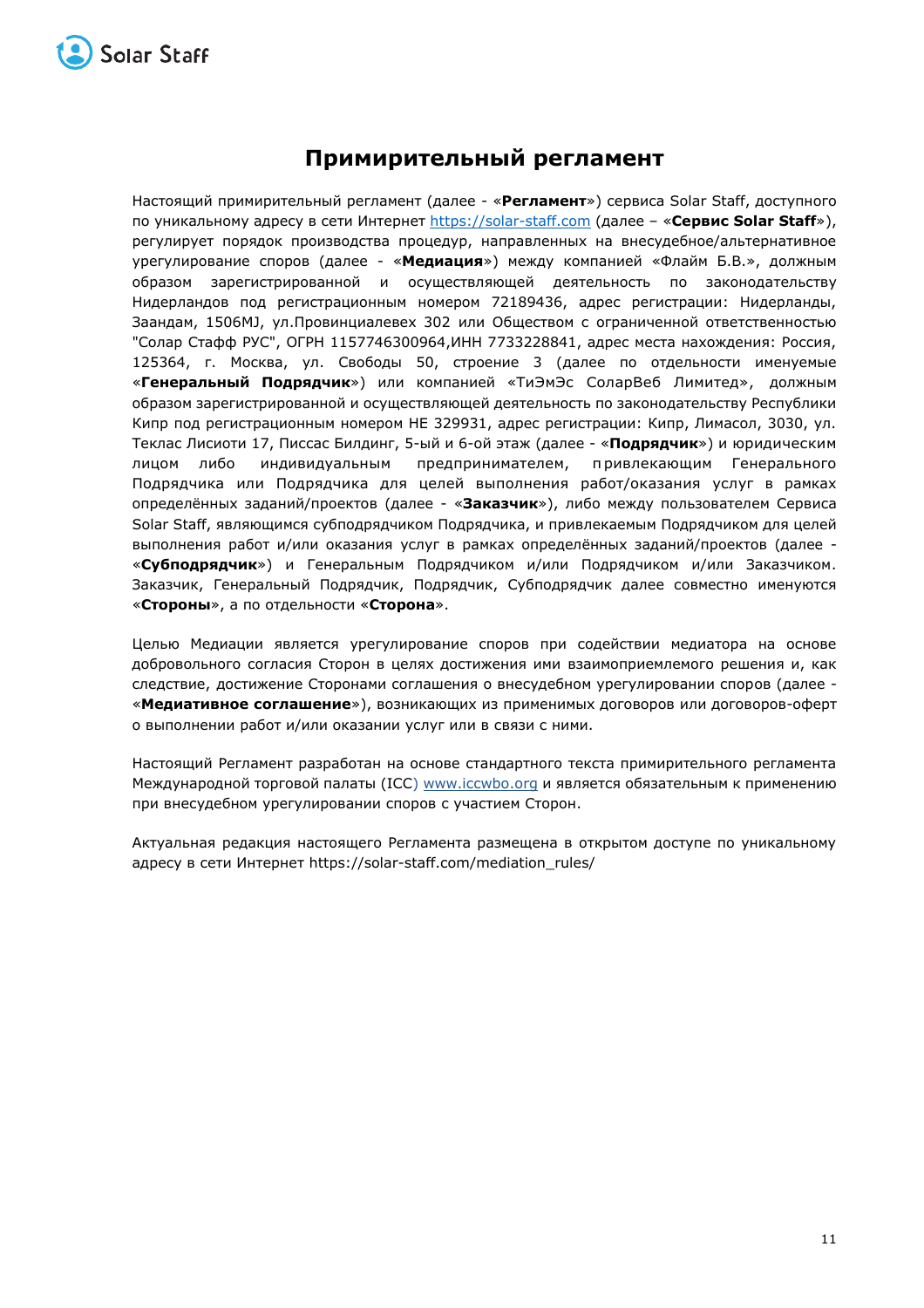

## **Статья 1. Вводные положения**

- 1.1. Администрирование споров в соответствии с Регламентом осуществляется<br>подразделением Подрядчика, учреждённым исключительно для целей подразделением Подрядчика, учреждённым исключительно для администрирования споров между Сторонами (далее - «**Медиация Solar Staff**»). Медиация Solar Staff не выполняет функции независимого медиатора или арбитра.
- 1.2. Поскольку Стороны осознают, что Медиация Solar Staff является подразделением Подрядчика, на которое возлагаются исключительно организационные и административные (обеспечительные) функции, Медиация Solar Staff, все сотрудники, владельцы и иные зависимые и/или контролируемые Подрядчиком и/или Генеральным Подрядчиком лица, не могут выступать в роли медиаторов, не могут ограничивать третьих лиц в возможности выступать в роли медиатора, если только такое ограничение какимлибо образом, прямо не вытекает из применимого законодательства, либо если такие третьи лица являются связанными с любой из Сторон спора, либо заинтересованными в результатах рассмотрения спора.
- 1.3. Стороны могут ознакомиться с перечнем лиц, прошедших национальные регистрационные процедуры для разбирательств: [реестр медиаторов](http://help.solar-staff.com/ru/articles/5157392-список-медиаторов).
- 1.4. Регламент предусматривает назначение третьего независимого лица (далее «**Медиатор**») для оказания помощи Сторонам в урегулировании спора.
- 1.5. Используемый̆ в Регламенте термин «**Разбирательство**» относится к процессу внесудебного урегулирования спора посредством Медиации, который̆ в соответствии с Регламентом инициируется в момент его начала и заканчивается в момент его прекращения.
- 1.6. Все Стороны могут прийти к соглашению внести изменение в любое из положений Регламента при условии того, что Медиация Solar Staff может отказаться от администрирования Разбирательства, если по своему усмотрению сочтёт, что любое из таких изменений противоречит основополагающим условиям Регламента. После назначения Медиатора любое соглашение об изменении положений Регламента должно быть утверждено Медиатором.
- 1.7. Медиация Solar Staff является единственным органом, уполномоченным администрировать Разбирательство в соответствии с положениями Регламента.

## **СТАТЬЯ 2. Начало Разбирательства**

- 2.1. В случае, когда имеется соглашение соответствующих Сторон о передаче спора на внесудебное/альтернативное урегулирование в соответствии с Регламентом, любая Сторона или Стороны, желающие начать процедуру Медиации в соответствии с Регламентом, должна(ы) подать в Медиацию Solar Staff заявление о Медиации (далее - «**Заявление**») путём заполнения веб-формы, предоставляемой Медиацией Solar Staff. Заявление должно:
	- 2.1.1. быть подано (заполнено) лицом, прошедшим авторизацию как пользователь Сервиса Solar Staff;
	- 2.1.2. содержать указание на номер задачи или задач в Сервисе Solar Staff, а также описание спора, по возможности, включающее оценку его стоимости;
	- 2.1.3. содержать положение о языке(-ах) процедуры Медиации;
	- 2.1.4. cодержать (i) имя предлагаемой кандидатуры Медиатора из числа доступных в перечне Медиаторов, указанном в статье 1.3 настоящего Регламента, совместно выдвигаемой̆ всеми участвующими Сторонами, или, при отсутствии такой кандидатуры, указать адрес электронной почты Медиатора для отправки ему приглашения стать Медиатором, и (ii) указание даты истечения срока для назначения Медиатора.
- 2.2. Вместе с Заявлением Сторона или Стороны, подающая(-ие) Заявление, должна(-ы) оплатить сбор за подачу Заявления, установленный в Приложении №1 «Платежи и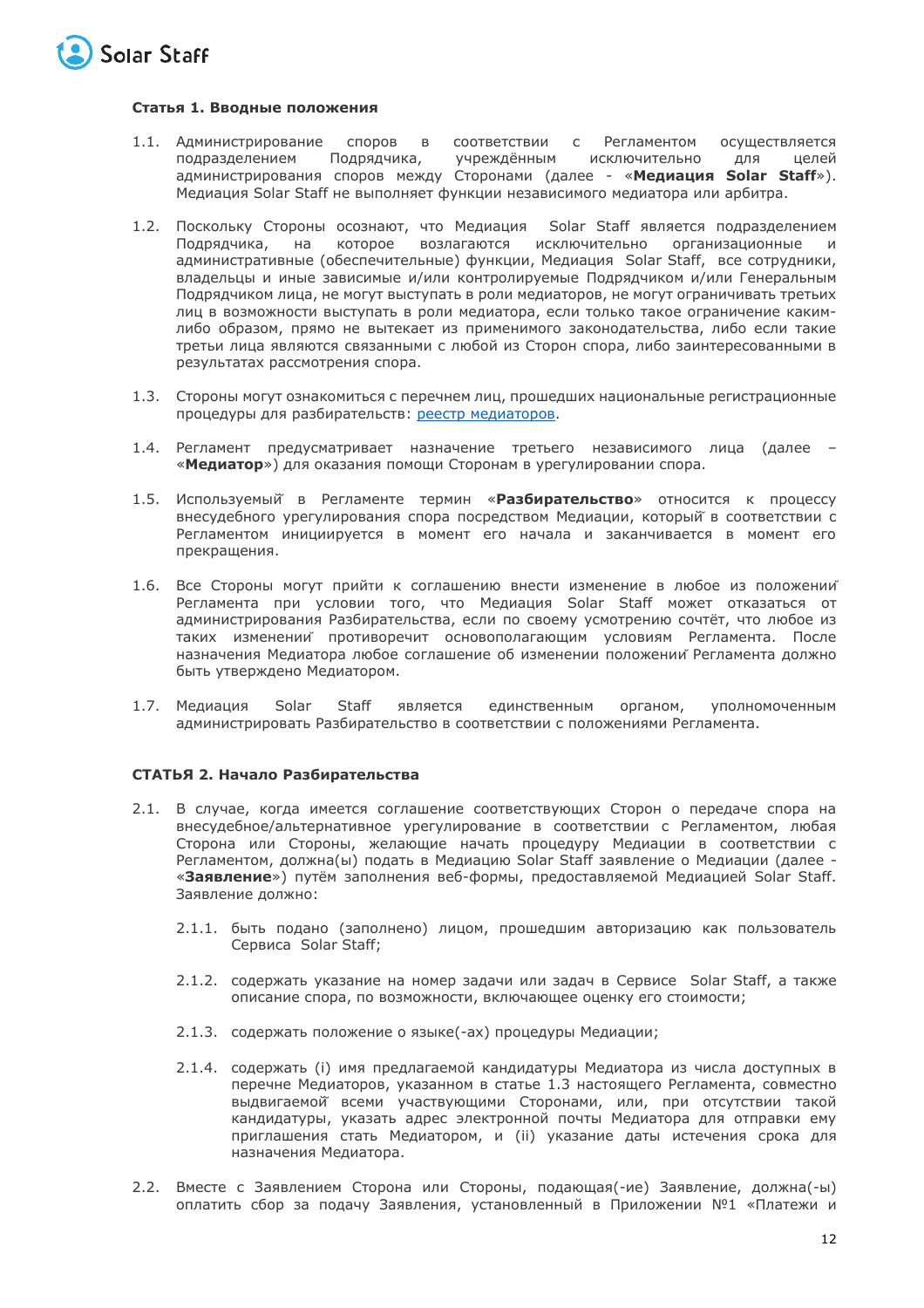

расходы» к настоящему Регламенту.

- 2.3. Медиация Solar Staff, после получения Заявления, направляет посредством автоматизированных способов рассылок уведомлений информацию о получении Заявления и об оплате сбора за подачу Заявления уполномоченным представителям всех заинтересованных Сторонам, таким как: инициатору Разбирательства, Заказчику и/или Субподрядчику, выполняющему работы/оказывающими услуги по задачам, указанным в Заявлении.
- 2.4. Для всех целей дата получения Заявления Медиацией Solar Staff считается датой начала Разбирательства.

## **СТАТЬЯ 3. Участники процедуры Медиации. Место и язык процедуры Медиации**

- 3.1. Участниками процедуры Медиации являются:
	- 3.1.1. **Стороны процедуры Медиации**: Заказчик либо Субподрядчик (с одной стороны) и Генеральный Подрядчик и/или Подрядчик (с другой стороны). Каждая из Сторон вправе выступать в роли инициатора процедуры Медиации;
	- 3.1.2. **Третьи лица**: Заказчик либо Субподрядчик, которые участвовали в правоотношениях по спорной задаче и, при этом, не являющиеся Стороной процедуры, поскольку по результатам выяснения обстоятельств спора их права и обязанности могут быть затронуты, и существенные для них факты могут быть установлены. В случае если стороной в процедуре Медиации по заданию является Заказчик, то Субподрядчик, выполняющий работы и/или оказывающий услуги по спорной задаче такого Заказчика, должен быть привлечён Медиацией Solar Staff к процедуре Медиации в качестве третьего лица. В случае если стороной в процедуре Медиации по спорной задаче является Субподрядчик, то Заказчик такой спорной задачи должен быть привлечён Медиацией Solar Staff в процедуру Медиации в качестве третьего лица;
	- 3.1.3. **Медиатор**: независимое физическое лицо, привлекаемое соответствующими Сторонами для целей содействия таким Сторонам во внесудебном урегулировании спора.
- 3.2. При отсутствии дополнительного соглашения заинтересованных Сторон все заседания Разбирательства проводятся в онлайн-формате, с использованием автоматизированных технических средств для онлайн-коммуникаций, после утверждения Сторонами кандидатуры Медиатора. При этом, в целях возможности фиксации достигнутых в рамках заседания договорённостей и соглашений и последующего отражения этих договорённостей в Медиативном соглашении, процесс заседания может быть записан, с учетом сохранения всех принципов Медиации. Каждая из Сторон в таком случае должна дать согласие на осуществление записи заседания посредством активации чекбокса «Согласен на запись онлайн-заседания».
- 3.3. После назначения Медиатора, при отсутствии соглашения соответствующих Сторон, Медиация Solar Staff может предложить Медиатору определить язык(-и) Разбирательства.
- 3.4. Все представители участников процедуры Медиации, которые назначаются для участия в Разбирательстве, должны быть надлежаще уполномочены на такое участие и совершение юридически значимых действий в процессе разбирательства. Если представителем участников процедуры Медиации выступает не непосредственно сторона спора (для физических лиц) или её единоличный исполнительный орган, который имеет право действовать без доверенности (для юридических лиц), то таклй представитель должен действовать по надлежаще оформленной доверенности. Среди полномочий в доверенности, помимо прочего, должны быть указаны следующие права: право участвовать в проведении процедура Медиации, право вести переговоры и вырабатывать решения с любыми третьими лицами в рамках процедуры Медиации, право принимать решения и подписывать Медиативное соглашение. Стороны процедуры Медиации и Третьи лица обязуются заблаговременно представить Медиатору доверенность (в рамках премедиации).

## **СТАТЬЯ 4. Назначение Медиатора**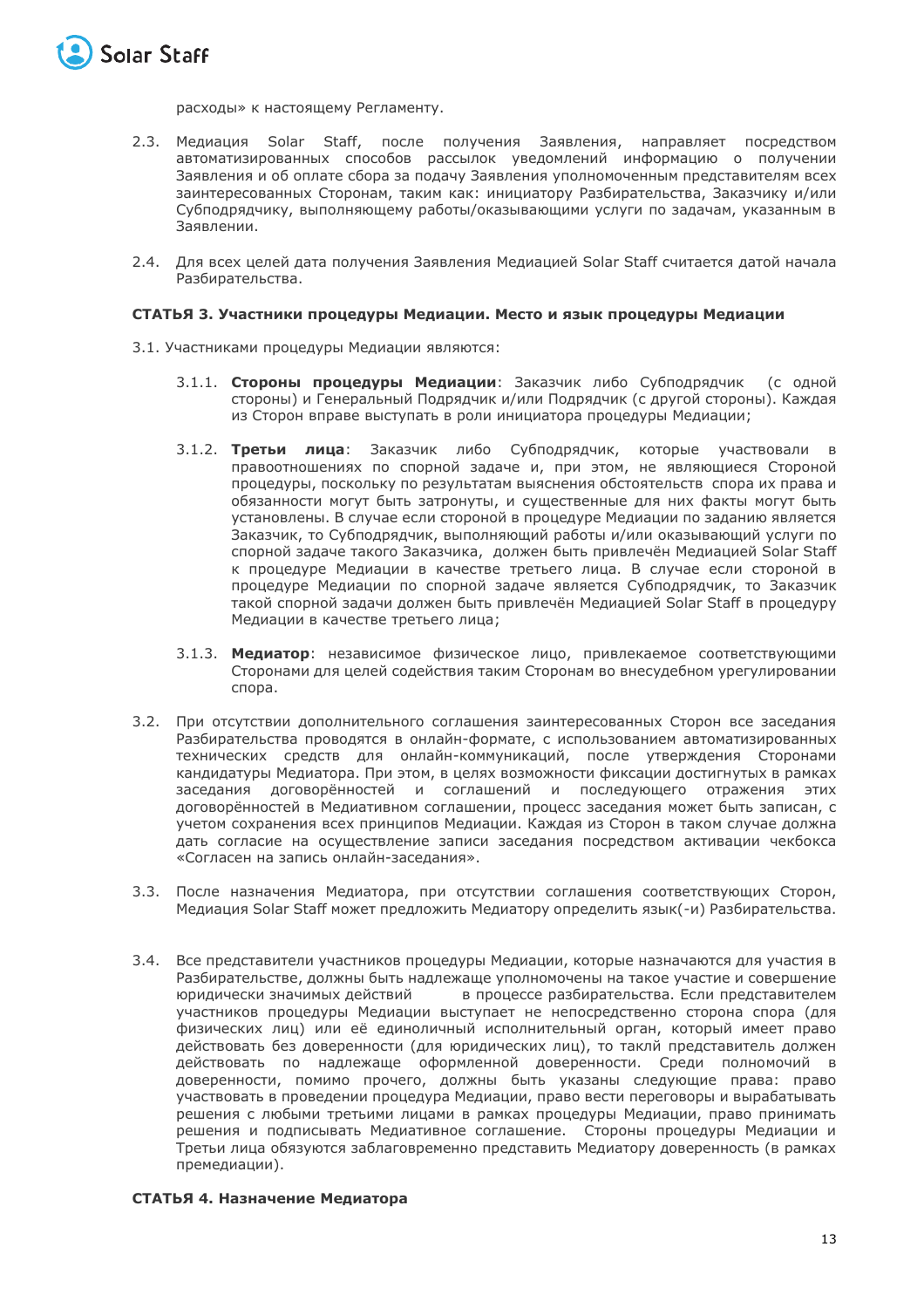

- 4.1. Сторона-инициатор Разбирательства выдвигает кандидатуру Медиатора посредством электронной почты для её утверждения всеми участниками процедуры Медиации. Таким образом, после утверждения всеми участниками Медиации кандидатуры Медиатора,<br>Сторона-инициатор Разбирательства инаправляет утверждённому Медиатору Сторона-инициатор Разбирательства направляет утверждённому соответствующее письмо-уведомление на электронную почту. Медиатор, в свою очередь, ответным письмом сообщает о своём согласии либо отказе от участия в Разбирательстве. В случае согласия Медиатора, он обязуется предварительно (до направления ответа Стороне-инициатору) соблюсти условия пункта 4.4 настоящего Регламента.
- 4.2. Медиатором может быть назначено любое лицо, достигшее двадцатипятилетнего (25) возраста и не имеющее ограничений в дееспособности, имеющее высшее образование и получившее дополнительное профессиональное образование по вопросам применения процедуры медиации, не состоящее на государственной службе, не являющееся представителем участника процедуры Разбирательства и не связанное с каким-либо из участников спора личными, трудовыми или профессиональными отношениями, за исключением процедуры Медиации.
- 4.3. Медиация Solar Staff, после консультацийс заинтересованными Сторонами, предлагает Сторонам список Медиаторов, доступный на сайте Сервиса Solar Staff. Все участники Разбирательства могут совместно выдвинуть кандидатуру Медиатора, выбрав её из указанного списка. В случае если кандидатура Медиатора не утверждается всеми участниками Разбирательства в течение десяти (10) рабочих дней с даты предложения первой кандидатуры Медиатора, Разбирательство считаешься несостоявшимся/ прекращается, и может быть заново начато с соблюдением общего порядка.
- 4.4. До начала участия в Разбирательстве предполагаемый Медиатор должен подать в Медиацию Solar Staff заявление о согласии, беспристрастности и независимости по отношению к Сторонам Разбирательства. Предполагаемый Медиатор должен сообщить Медиации Solar Staff о любых фактах или обстоятельствах, которые могут по своему характеру вызвать сомнения в его независимости с точки зрения Сторон, а также о любых обстоятельствах, которые могут повлечь за собой обоснованные сомнения в беспристрастности Медиатора. Медиация Solar Staff направляет эту информацию соответствующим Сторонам и устанавливает срок для внесения возможных замечаний Сторонами.
- 4.5. При включении в список кандидатов в Медиаторы Медиация Solar Staff учитывает, включая, но не ограничиваясь, такие качества предполагаемого Медиатора как: знание языков, профессиональную подготовку, квалификацию и опыт в соответствии с настоящим Регламентом.
- 4.6. Если любая из Сторон возражает против кандидатуры Медиатора и уведомляет об этом посредством электронной почты, с указанием причин, Медиацию Solar Staff и все другие заинтересованные Стороны в течение пятнадцати (15) календарных дней с даты получения сообщения о назначении Медиатора, все участвующие Стороны совместно назначают другого Медиатора, с учётом положений пункта 4.3 настоящего Регламента.

## **4.7. Утверждённый Медиатор имеет право:**

- 4.7.1. запрашивать информацию по существу Разбирательства у всех участников Медиации;
- 4.7.2. запрашивать пояснения и аргументацию позиции у всех участников Медиации;
- 4.7.3. знакомиться с данными, относящимися к спорной задаче/задачам, включая данные описания задачи, содержание файлов, приложенных Заказчиком или Субподрядчиком к задаче, содержанием сообщений Заказчика и Субподрядчика в чате по спорной задаче/задачам – указанные данные представляются по запросу Медиатора;
- 4.7.4. определять порядок проведения процедур Медиации в рамках настоящего Регламента и технических возможностей онлайн коммуникаций Сторон;
- 4.7.5. давать рекомендации Сторонам по существу возникшего спора, при условии прямого волеизъявления/запроса на такую рекомендацию от Сторон.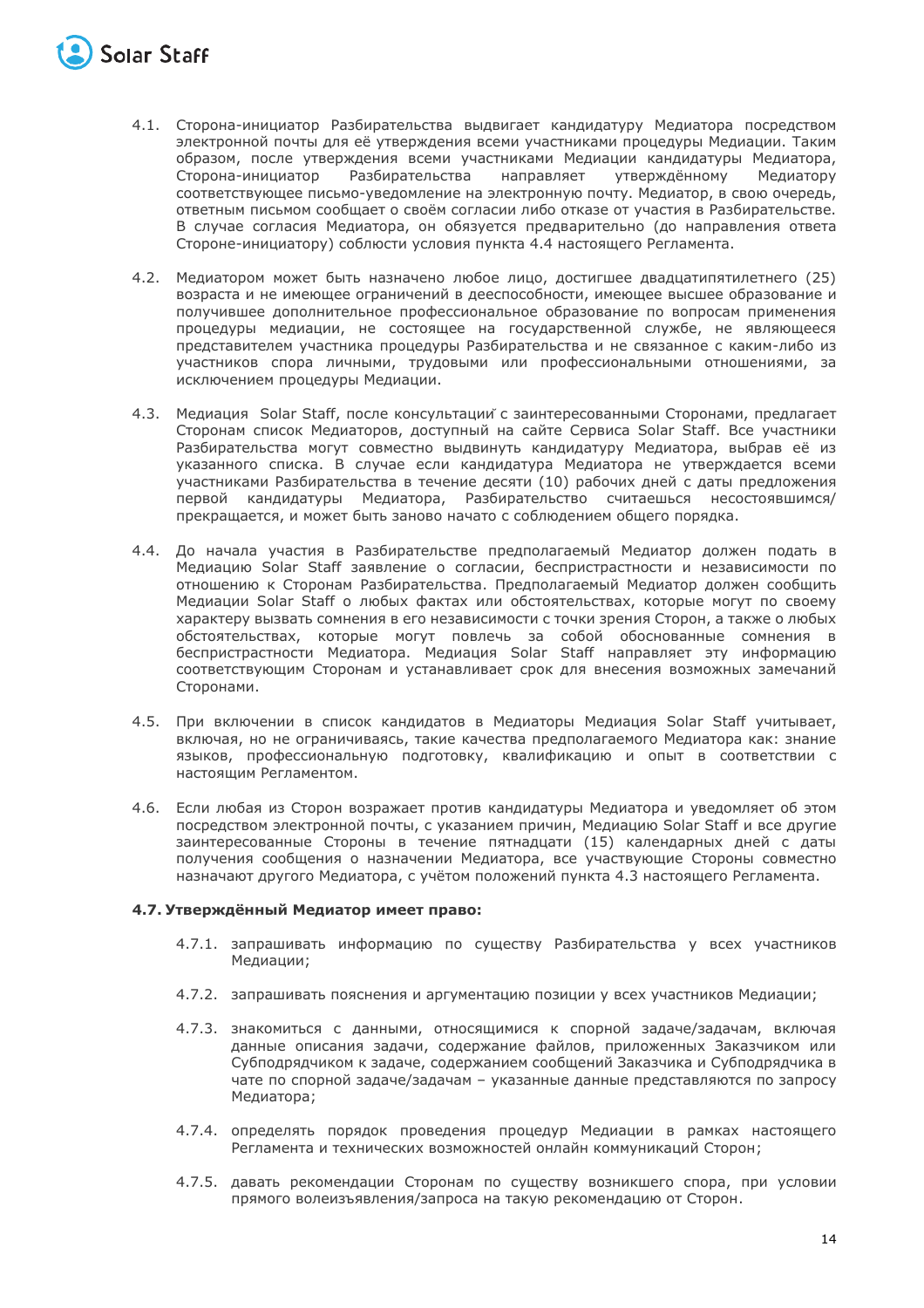

#### **4.8. Утверждённый Медиатор обязуется:**

- 4.8.1. сообщить соответствующим Сторонам о наличии препятствий к его участию в процедуре Медиации включая, но не ограничиваясь, обстоятельства личной заинтересованности, связанности со Стороной процедуры;
- 4.8.2. соблюдать конфиденциальность в отношении информации, ставшей ему известной в ходе подготовки и проведения процедуры Медиации и не допускать разглашения такой информации третьим лицам, не являющимся участниками Медиации;
- 4.8.3. не передавать конфиденциальную информацию, полученную Медиатором от одной Стороны, другой Стороне и/или Третьим лицам, если на такую передачу конфиденциальной информации Медиатором не получено соответствующее разрешение от Стороны, раскрывающей информацию – такое разрешение может быть выражено как в устной, так и письменной форме;
- 4.8.4. не ставить своими действиями в преимущественное положение одну из Сторон, не оказывать одной из Сторон юридических услуг или консультаций;
- 4.8.5. не делать без предварительного согласия заинтересованных Сторон публичных заявлений по существу спора.

#### **СТАТЬЯ 5. Гонорары и Расходы**

- 5.1. При подаче Заявления Сторона-инициатор Разбирательства оплачивает сбор за подачу Заявления (далее – «**Тариф**»), в соответствии с Приложением №1 к Регламенту. Тариф не подлежит возврату. Заявление не будет рассматриваться при отсутствии оплаты Тарифа.
- 5.2. При принятии Заявления от Стороны-инициатора Разбирательства Медиация Solar Staff взымает Тариф, а также согласованную сумму на авансирование административных расходов и вознаграждения Медиатора, как установлено в Приложении №1 к Регламенту. Составление Медиативного соглашения оплачивается отдельно.
- 5.3. Также обязательной оплате авансом подлежит, так называемая, «старт-сессия» с Медиатором, которая включает в себя работу Медиатора в премедиации и 2-х (Двух) часовую встречу (сессию). При этом, старт-сессия может проводиться как со всеми участниками процедуры Медиации одновременно, так и в формате односторонних встреч с какой-либо из Сторон (кокусы). В старт-сессию входит (включая, но не ограничиваясь): подготовительные мероприятия, такие как: приглашение другой стороны и Третьих лиц на Разбирательство; запрос у участников процедуры Медиации и ознакомление Медиатора с документами, относящимися к существу спора; запрос и ознакомление с перепиской между участниками процедуры Медиации; согласование с учасниками процедуры Медиации даты и времени первой совместной встречи. Оплата старт-сессии производится в порядке, установленном Приложением №1 к Регламенту.
- 5.4. Медиация Solar Staff может приостановить или прекратить Разбирательство в соответствии с Регламентом, если Медиацией Solar Staff не получены платежи, указанные в статьях 5.2-5.3 Регламента.
- 5.5. После завершения/прекращения Разбирательства Медиация Solar Staff определяет итоговую сумму расходов по Разбирательству и, соответственно, либо возвращает Стороне-инициатору Разбирательства неизрасходованную часть аванса, либо выставляет счёт Стороне-инициатору Разбирательства на доплату понесённых затрат по Разбирательству в соответствии с Регламентом.
- 5.6. По согласованию Сторон все авансовые платежи и установленные расходы в отношении начатого в соответствии с Регламентом Разбирательства могут распределяться между задействованными Сторонами спора в равных долях, либо иным образом, как может быть установлено письменным соглашением Сторон. Однако любая Сторона спора вправе оплатить не внесённую другой Стороной часть таких расходов.
- 5.7. Каждая Сторона самостоятельно несёт все свои иные расходы, а именно оплату услуг представителей, юристов, советников, консультантов, экспертов, изготовление и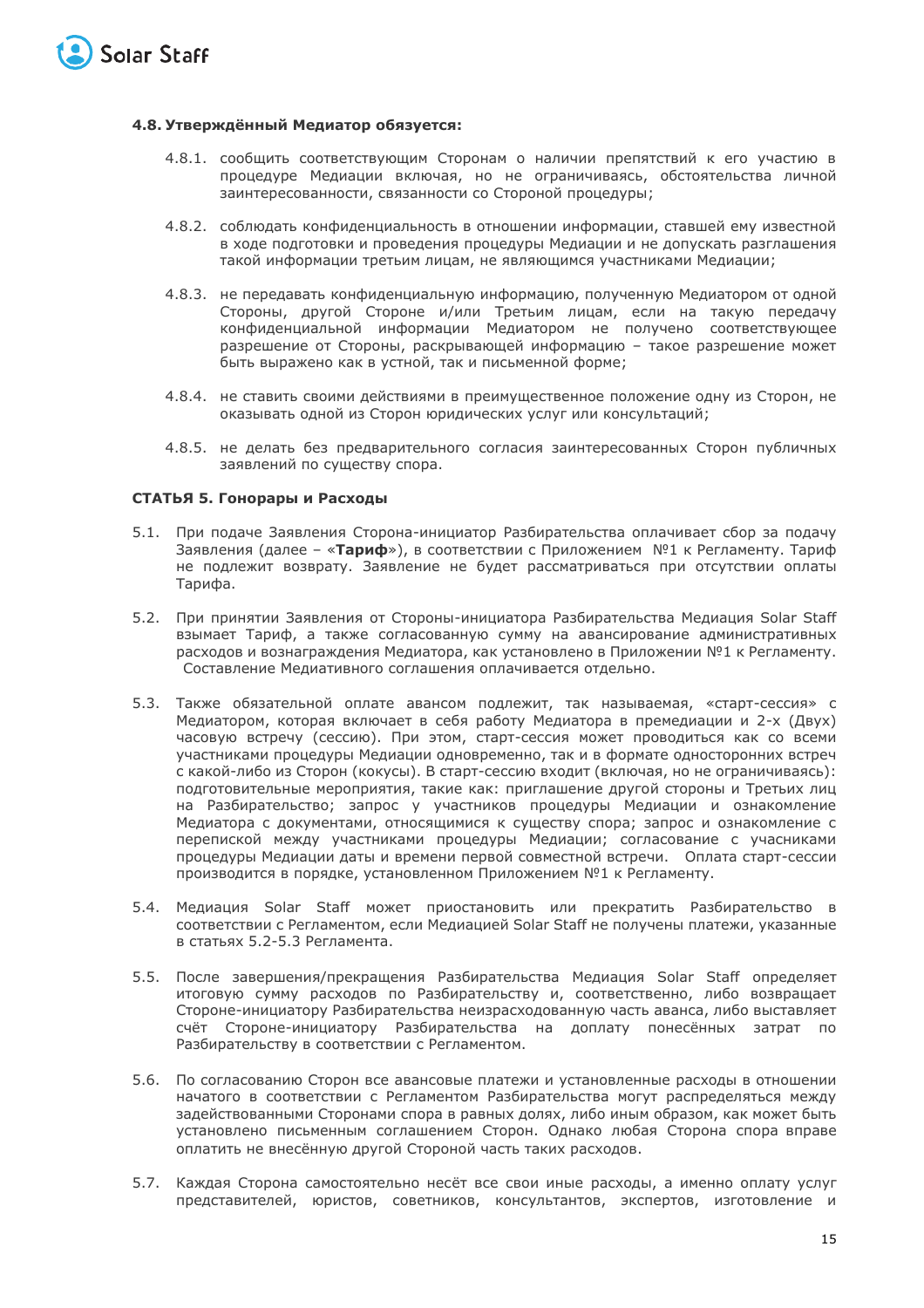

пересылку документов и прочее, если иное не согласовано Сторонами.

## **СТАТЬЯ 6. Подготовка к проведению процедуры Медиации**

- 6.1. Непосредственно после утверждения Медиатора все участники Медиации получают от Медиации Solar Staff специальный доступ в Сервисе Solar Staff для просмотра всей информации по спорной задаче или группе задач.
- 6.2. В ходе подготовки к процедуре Медиации Медиатор связывается со всеми сторонами Разбирательства.
- 6.3. Медиатор должен незамедлительно обсудить со всеми участниками Разбирательства, каким образом будет проводиться процедура Медиации, а именно:
	- 6.3.1. будут ли назначены предварительные собеседования Медиатора с каждой из Сторон по отдельности или собеседования должны проводиться только в присутствии всех участников Разбирательства;
	- 6.3.2. будет ли дан Сторонам срок на предоставление предварительных мотивированных пояснений, либо Стороны будут их предоставлять совместно при участии Медиатора;
	- 6.3.3. возможность записи онлайн собеседований/заседаний Разбирательства, с учетом положений пункта 3.2 настоящего Регламента

#### **СТАТЬЯ 7. Ведение процедуры Медиации**

- 7.1. Медиатор и участвующие в Разбирательстве Стороны должны незамедлительно обсудить порядок проведения процедуры Медиации, в том числе установить предельный срок, в течение которого Разбирательство должно быть завершено (вне зависимости от того, будет ли принято решение о заключении Медиативного соглашения либо принято иное решение по существу спора).
- 7.2. По результатам обсуждения Медиатор незамедлительно предоставляет Сторонам Разбирательства уведомление с информацией о том, каким образом будет проводиться процедура Медиации.
- 7.3. При ведении процедуры Медиации Медиатор руководствуется пожеланиями Сторон и относится к ним справедливо и беспристрастно.
- 7.4. Каждая из Сторон должна действовать добросовестно в течение всей̆ процедуры Медиации.

## **СТАТЬЯ 8. Прекращение Разбирательства**

- 8.1. Начатое в соответствии с Регламентом Разбирательство прекращается при уведомлении Медиацией Solar Staff участвующих Сторон, посредством электронной почты, о прекращении Разбирательства, которое направляется после наступления любого из следующих событий, в зависимости от того, что наступило ранее:
	- 8.1.1. заключение Сторонами Медиативного соглашения;
	- 8.1.2. направление Медиатору уведомления любой Стороной о решении не продолжать процедуру Медиации;
	- 8.1.3. письменное уведомление об окончании процедуры Медиации, направленное Медиатором участвующим Сторонам;
	- 8.1.4. уведомление Медиатором Сторон о том, что, по его мнению, процедура Медиации не приведёт к разрешению спора между Сторонами;
	- 8.1.5. уведомление, направленное Медиацией Solar Staff участвующим Сторонам, об истечении срока, установленного для Разбирательства;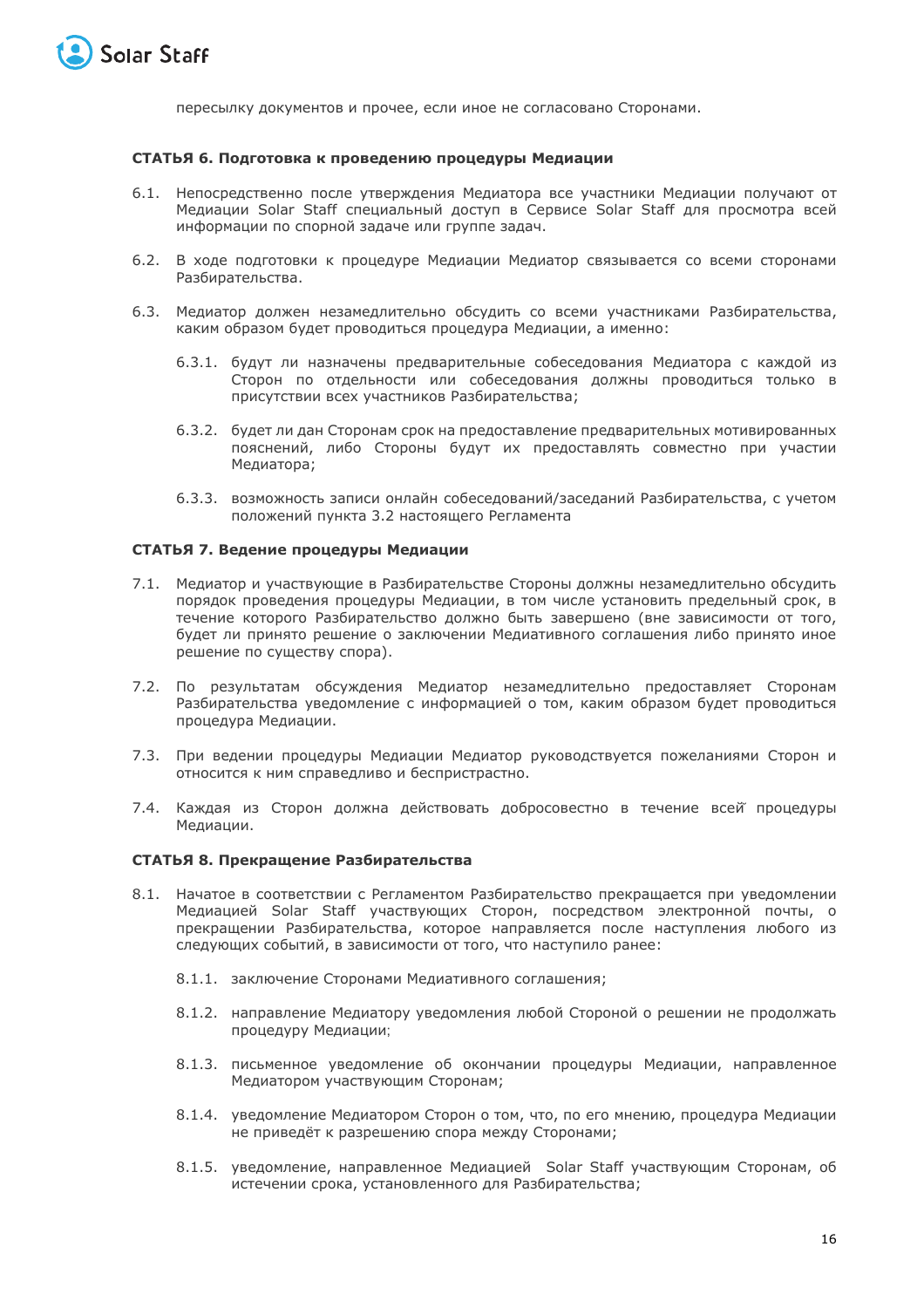

- 8.1.6. уведомление, направленное Медиацией Solar Staff участвующим Сторонам, о том, что, Стороны не смогли выдвинуть кандидатуру Медиатора.
- 8.2. Медиатор незамедлительно уведомляет Медиацию Solar Staff о подписании Сторонами Медиативного соглашения или о любом уведомлении, направленном Медиатору или Медиатором в соответствии с подпунктами 8.1.2 -8.1.4 настоящей Статьи 8, а также направляет в электронной форме в Медиацию Solar Staff копию такого уведомления.

#### **СТАТЬЯ 9. Конфиденциальность**

- 9.1. При отсутствии соглашения Сторон об ином, и при отсутствии запрета в применимом праве, к конфиденциальной информации относятся:
	- 9.1.1. детали Разбирательства, за исключением факта того, что Разбирательство имеет, имело или будет иметь место;
	- 9.1.2. любое Медиативное соглашение участвующих Сторон, за исключением случаев, когда Сторона вправе раскрыть его содержание в пределах, установленных применимым правом, или для целей, необходимых для выполнения такого Медиативного соглашения или принудительного исполнения.
- 9.2. За исключением случаев, когда того требует применимое право, и при отсутствии соглашения Сторон об ином, Сторона ни при каких обстоятельствах не должна предъявлять в качестве доказательства в судебном, арбитражном или ином разбирательстве:
	- 9.2.1. любые документы, высказанные мнения или предложения относительно спора или его возможного урегулирования, предоставленные или сделанные любой Стороной в ходе Разбирательства;
	- 9.2.2. любые признания, сделанные другой Стороной в ходе Разбирательства;
	- 9.2.3. любые предложения Медиатора в ходе Разбирательства; или факт указания любой из Сторон в ходе Разбирательства о её готовности принять предложение о заключении Медиативного соглашения.

#### **СТАТЬЯ 10. Медиативное соглашение и его исполнение**

- 10.1. Медиативное соглашение заключается в электронной форме и должно содержать сведения о Сторонах и Третьих лицах, предмете спора, проведённой процедуре Медиации, Медиаторе, а также согласованные Сторонами обязательства, условия и сроки их выполнения. Разработка текста Медиативного соглашения не является обязанностью Медиатора. Медиатор может осуществить подготовку проекта Медиативного соглашения за плату в соответствии с порядком, установленном в Приложении №1 к Регламенту. Стороны самостоятельно решают вопрос о лице, которое будет заниматься разработкой Медиативного соглашения. В том числе, в случае запроса, разработку Медиативного соглашения может осуществить Медиация Solar Staff посредством привлечения независимых юристов. В любом случае окончательный вариант текста Медиативного соглашения, согласованный Сторонами Медиации, должен быть направлен Медиатору, проводившему Разбирательство, для его визирования (подписания).
- 10.2. Медиатор утверждает Медиативное соглашение путём заполнения и отправки специальной электронной формы в личном кабинете Медиатора на сайте Сервиса Solar Staff.
- 10.3. Медиация Solar Staff незамедлительно рассылает заинтересованным Сторонам и участникам Разбирательства электронную копию утверждённого Медиативного соглашения.
- 10.4. Медиативное соглашение по возникшему спору, достигнутое Сторонами в результате процедуры Медиации, проведённой без передачи спора на рассмотрение посредством судебного разбирательства, представляет собой гражданско-правовую сделку, направленную на установление, изменение или прекращение прав и обязанностей Сторон. К такой сделке могут применяться нормы гражданского законодательства об отступном, о новации, о прощении долга, о зачёте встречного требования, о возмещении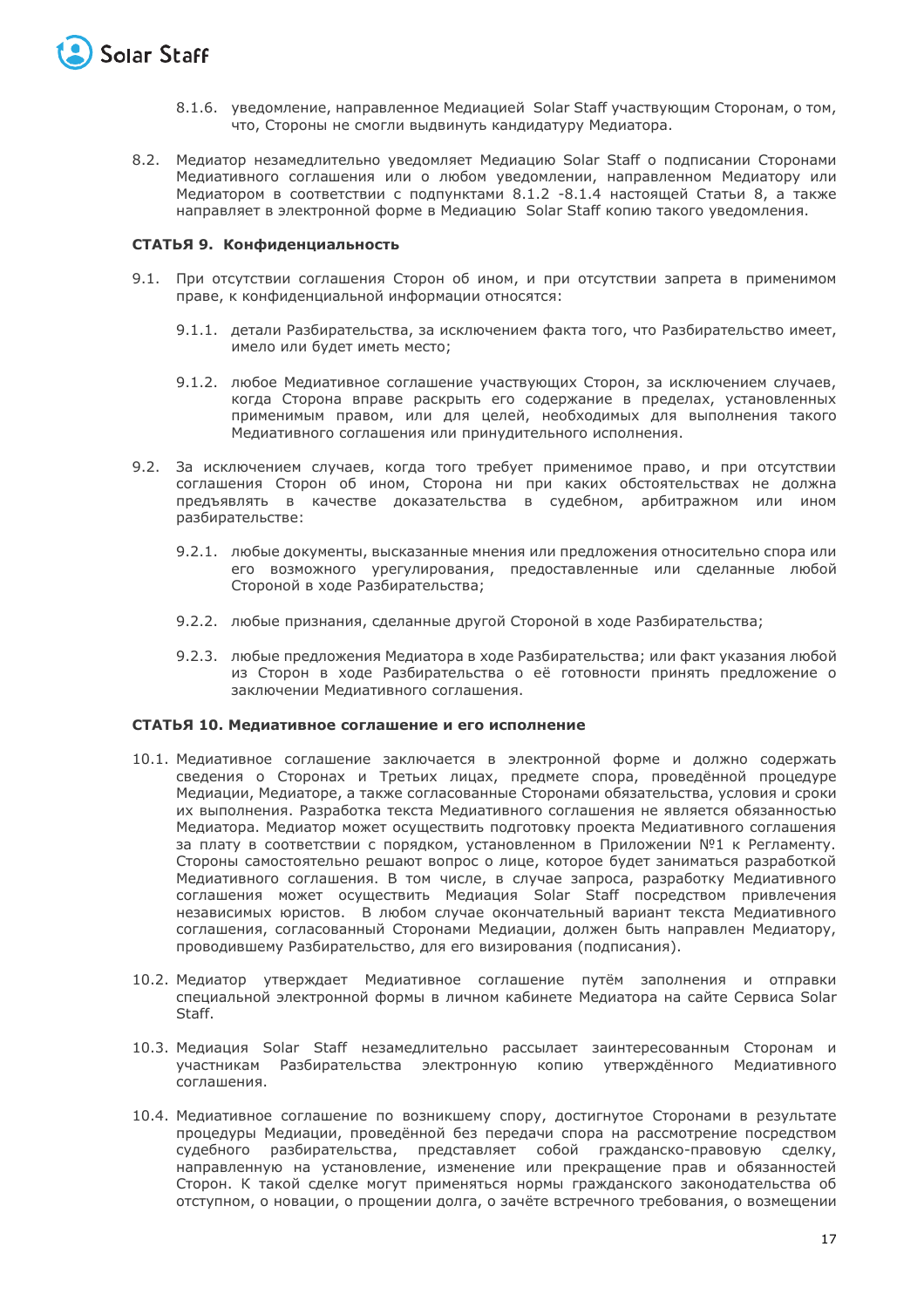

вреда. Защита прав, нарушенных в результате неисполнения или ненадлежащего исполнения Медиативного соглашения, осуществляется способами, предусмотренными применимым правом.

- 10.5. В случае если иное не вытекает из содержания Медиативного соглашения, Медиация Solar Staff вправе исполнять положения Медиативного соглашения посредством:
	- 10.5.1. изменения остатков на балансах Сторон в Сервисе Solar Staff;
	- 10.5.2. изменения статуса спорной задачи в Сервисе Solar Staff;
	- 10.5.3. временной или постоянной блокировки пользователя в Сервисе Solar Staff;
	- 10.5.4. списания с баланса пользователя суммы возмещения, утверждённой Сторонами в Медиативном соглашении;
	- 10.5.5. зачисления на баланс пользователя суммы возмещения, утверждённой Сторонами в Медиативном соглашении;
	- 10.5.6. внесения изменений в отчётную документацию по спорной задаче;
	- 10.5.7. внесение изменений в спорные задачи, дополнение или изменение текстов описаний, приложенных файлов и/или результатов работ.

#### **СТАТЬЯ 11 Заключительные положения**

- 11.1. Всем участникам Медиации создаются персональные личные кабинеты в Сервисе Solar Staff, через которые происходит всё необходимое взаимодействие участников друг с другом и Медиацией Solar Staff. «Личным кабинетом» является персонализированный раздел Сервиса Solar Staff, закрытый для публичного доступа. Доступ к Личному Кабинету осуществляется посредством ввода на странице входа в Сервис Solar Staff аутентификационных данных: логина (имени пользователя) и пароля (кода доступа). Все необходимые документы (в том числе Медиативное соглашение) в рамках процедуры Медиации подписываются Сторонами посредством Электронной подписи. «Электронная подпись» означает создаваемые участниками Медиации при регистрации Личного кабинета в Сервисе Solar Staff логина (имени пользователя) и пароля (кода доступа). Таким образом, участники Медиации соглашаются, что Электронная подпись приравнивается к их собственноручной подписи.
- 11.2. При отсутствии письменного соглашения всех Сторон об ином, Стороны не могут начать или продолжить судебное, арбитражное или любое сходное разбирательство спора, до окончания процедуры Медиации в соответствии с Регламентом.
- 11.3. При отсутствии договорённости всех участников Разбирательства об ином, Медиатор не вправе выступать в качестве судьи, арбитра, эксперта, представителя или консультанта любой из Сторон в любом судебном, арбитражном или ином разбирательстве, имеющем отношение к спору, который является или являлся предметом Разбирательства в соответствии с Регламентом.
- 11.4. За исключением случаев, когда того требует применимое право или когда все Стороны и Медиатор письменно согласились об ином, Медиатор не вправе давать свидетельские показания в любом судебном, арбитражном или ином разбирательстве, имеющем отношение к Разбирательству в соответствии с Регламентом.
- 11.5. Ни Медиатор, ни Медиация Solar Staff, ни сотрудники или представители Медиации Solar Staff, не несут ответственности перед любой из Сторон за любое действие или бездействие в связи с Разбирательством в той степени, в которой такое ограничение ответственности не запрещено применимым правом.
- 11.6. По всем вопросам, прямо не урегулированным в Регламентом, Медиация Solar Staff и Медиатор действуют по аналогии с Регламентом.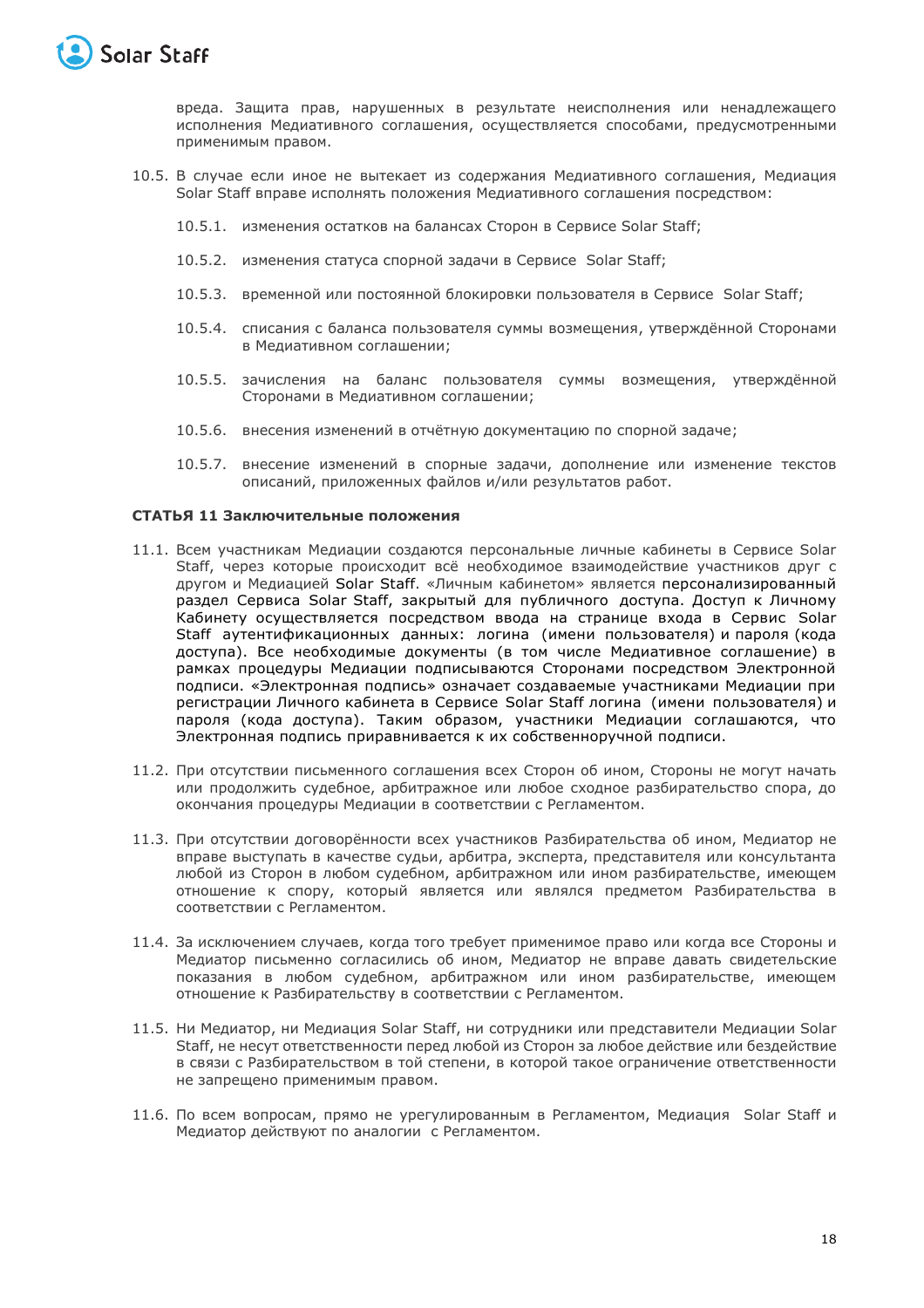

#### **Приложение №1**

#### **к Примирительному регламенту**

#### **Платежи и расходы**

#### **СТАТЬЯ 1. Сбор за подачу заявления**

1.1. Каждое Заявление, подаваемое в соответствии с Регламентом, должно сопровождаться уплатой сбора за подачу Заявления в размере 100 (сто) Евро. Сбор за подачу Заявления не возвращается.

#### **СТАТЬЯ 2. Административные расходы**

2.1. Административные расходы на Разбирательство устанавливаются Медиацией Solar Staff в зависимости от выполняемых Медиацией Solar Staff задач и не включают расходы на оплату услуг Медиатора и не могут превышать 20% (двадцать процентов) от гонорара назначенного Медиатора.

#### **СТАТЬЯ 3. Гонорар и расходы Медиатора**

- 3.1. При отсутствии соглашения между Сторонами Разбирательства и Медиатором об ином, гонорар Медиатора рассчитывается исходя из фактического времени, затраченного Медиатором на такое Разбирательство.
- 3.2. Также одновременно с подачей Заявления авансом должна быть оплачена старт-сессия. Стоимость такой старт-сессии составляет 80 (восемьдесят) Евро. Оплата производится в российских рублях по курсу ЦБ на день оплаты. Указанная оплата является финансовой гарантией для Медиатора. Стоимость старт-сессии возврату не подлежит, в том числе, в случае если указанная старт-сессия не состоится по вине какой-либо из Сторон или окончится раньше истечения двух часов. В случае если Стороны (либо одна из Сторон) договорились с Медиатором о дате и времени старт-сессии и, не предупредив о переносе за 24 часа до оговоренных даты и времени начала старт-сессии, не явились на сессию, стоимость старт-сессии также не возвращается. В этом случае старт-сессия назначается повторно только при условии повторной оплаты. При необходимости продления стартсессии и/или проведения дополнительных встреч, Стороны договариваются об оплате дополнительно.

3.2.1. Тариф за последующую работу Медиатора составляет 40 (сорок) Евро в час. Оплата производится в российских рублях по курсу ЦБ на день оплаты. При этом оплата дополнительного времени работы Медиатора (после окончания старт-сессии) должна быть произведена в порядке аванса. При неполном использовании авансированного времени, производится возврат излишне уплаченных денежных средств, пропорционально фактически затраченному на Разбирательство времени.

3.2.2. В случае если Стороны процедуры Медиации придут к соглашению, что подготовкой и составлением Медиативного соглашения занимается Медиатор, то стоимость таких услуг Медиатора составляет 100 (сто) Евро. В случае если указанными услугами будет заниматься какое-либл другое, согласованной Стронами Медиации, лицо, стоимость оговаривается и утверждается отдельно, по результатам достигнутых договорённостей.

- 3.3. Сторона-инициатор процедуры Медиации вправе самостоятельно договориться с Медиатором о размере фиксированного гонорара Медиатора за Разбирательство без применения почасовой ставки. Размер гонорара Медиатора должен рассчитываться исходя из сложности спора, количества времени, которое предположительно будет затрачено на Медиацию, и иных имеющих отношение к Разбирательству обстоятельств. Размер гонорара Медиатора не должен превышать 2000 (Две тысячи) Евро за одно производство.
- 3.4. Как установлено Регламентом, гонорар Медиатора и административные расходы подлежат уплате посредством авансового платежа Стороной-инициатором в адрес Медиации Solar Staff при подаче Заявления об инициировании процедуры Медиации, если иное не согласовано Сторонами.